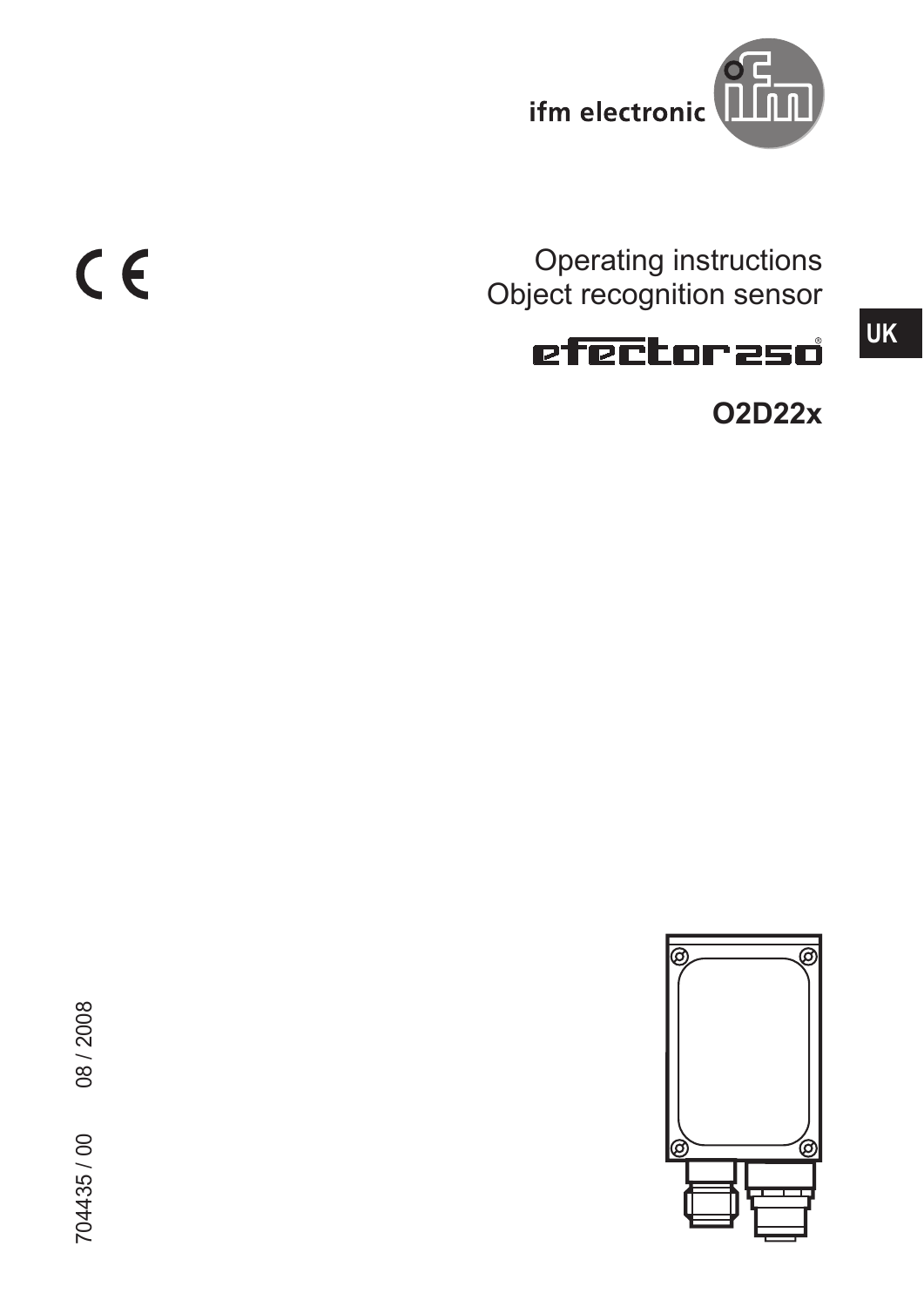# **Contents**

| 3 Items supplied 4<br>3.1 Accessories 4 |  |
|-----------------------------------------|--|
|                                         |  |
| 5 Installation 5                        |  |
| 6.1 Wiring<br>$\overline{7}$            |  |
|                                         |  |
| 7.1 LED display 11<br>7.2 Display 12    |  |
| 7.3 Pushbuttons 13                      |  |
| 8 Set-up 13                             |  |
| 9. Operation 17                         |  |
|                                         |  |
|                                         |  |
|                                         |  |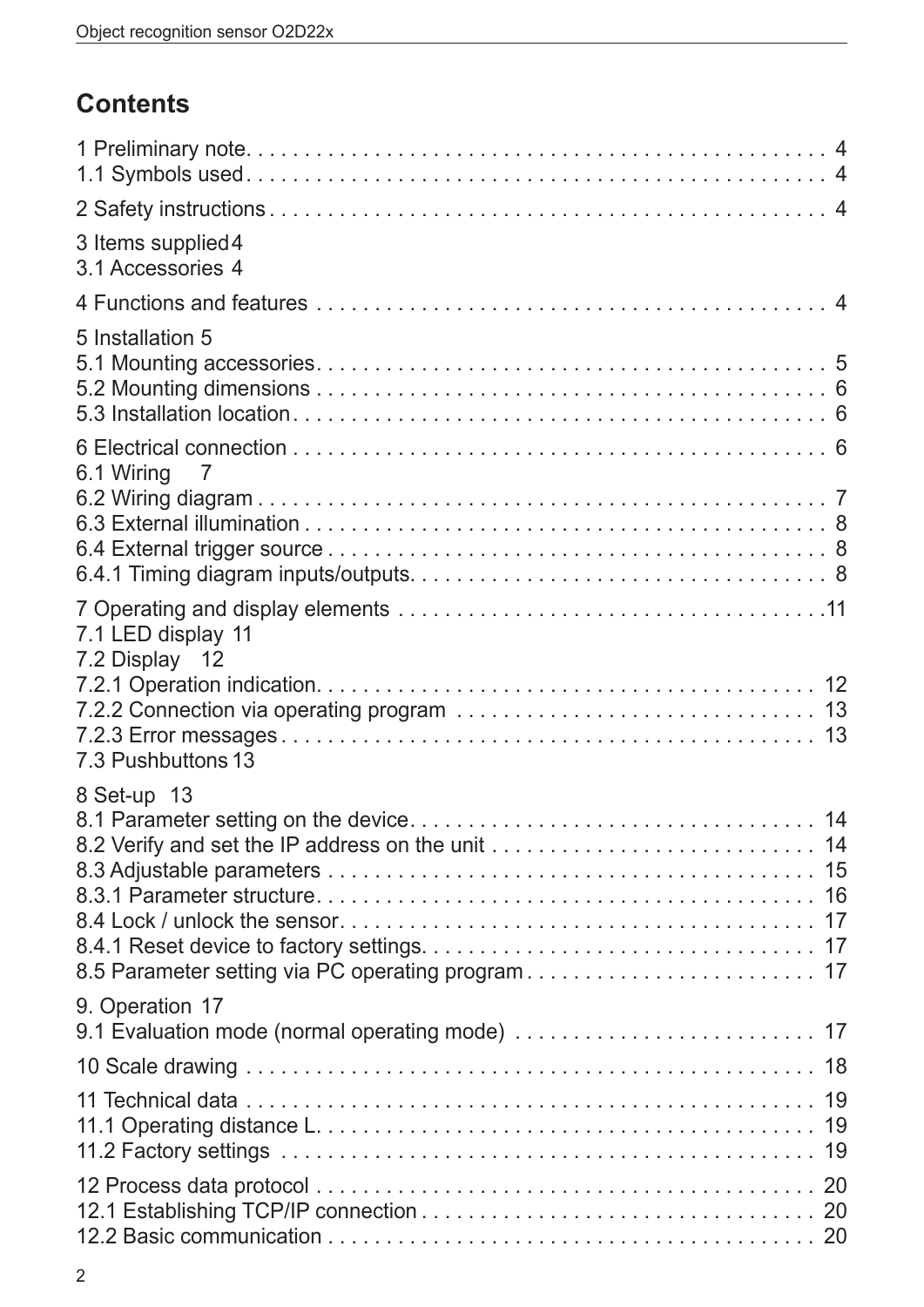| 12.9 Transmit the image to the device for evaluation 23                                                     |  |
|-------------------------------------------------------------------------------------------------------------|--|
|                                                                                                             |  |
| 12.11 Request the assignment of the application data from the device 23                                     |  |
|                                                                                                             |  |
|                                                                                                             |  |
|                                                                                                             |  |
|                                                                                                             |  |
| 12.16 Release trigger, evaluate the image and result output via process interface if<br>output is active 25 |  |
|                                                                                                             |  |
|                                                                                                             |  |
| 12.19 Request the last "bad" image from the device  26                                                      |  |
|                                                                                                             |  |
|                                                                                                             |  |
|                                                                                                             |  |
|                                                                                                             |  |
|                                                                                                             |  |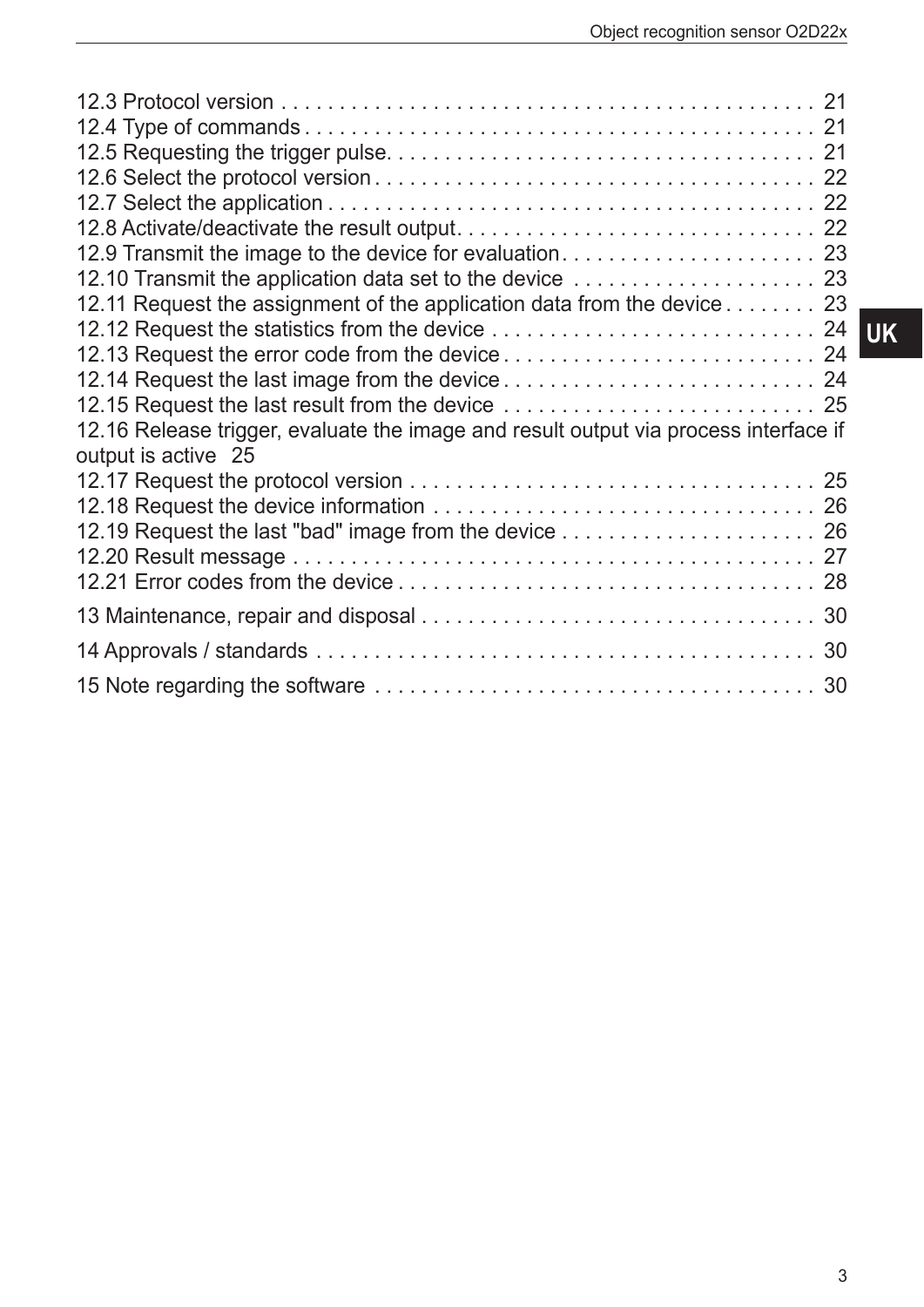# **1 Preliminary note**

### **1.1 Symbols used**

- **Instruction**
- > Reaction, result
- [...] Designation of pushbuttons, buttons or indications
- Reference to the kind and source of a hazard  $\blacksquare$ Instruction to avoid a hazard
- $\rightarrow$  Target, reference

# **2 Safety instructions**

These instructions are part of the device. They contain texts and drawings concerning the correct handling of the device and must be read before installation or use.

Observe the operating instructions.

Non-observance of the instructions, operation which is not in accordance with use as prescribed below, wrong installation or handling can affect the safety of people and machinery.

The installation and connection must comply with the applicable national and international standards.

Responsibility lies with the person installing the unit.

Only the signals indicated in the technical data or on the device label may be supplied to the connections or wires.

# **3 Items supplied**

- object recognition sensor O2D22x
- operating instructions "object recognition sensor O2D22x", ident no.: 704435

The device is supplied without installation/connection accessories and software.

### **3.1 Accessories**

www.ifm.com  $\rightarrow$  Data sheet direct  $\rightarrow$  e.g. O2D220  $\rightarrow$  Accessories

# **4 Functions and features**

The sensor uses incident light or backlight to detect the contours of an object and compares them with the contours of one or several models in a reference image.

Depending on the degree of conformity the output can indicate if a model was found or which one was found.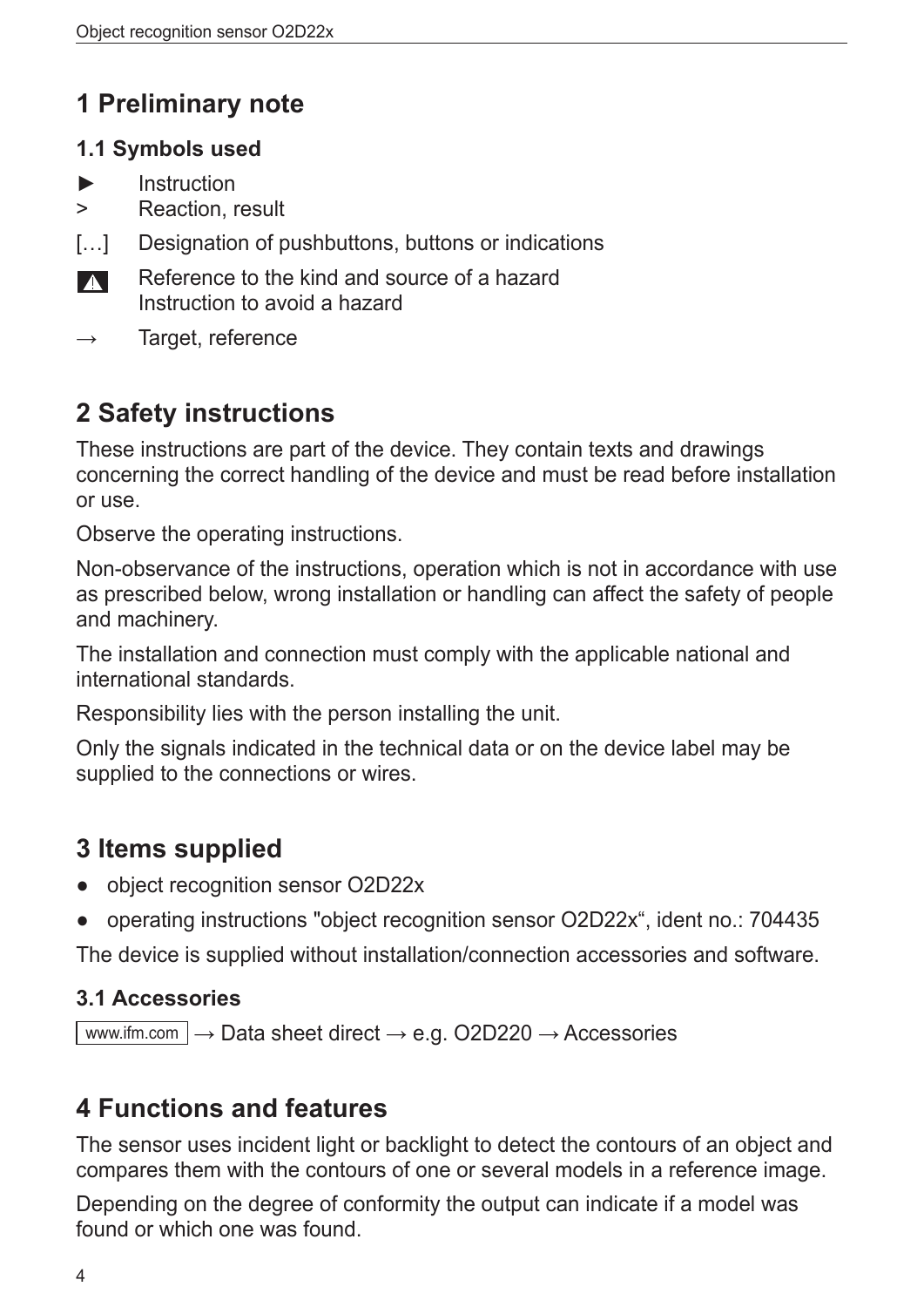# **5 Installation**

### **5.1 Mounting accessories**

The device is compatible with the mounting accessories of ifm's photoelectric sensors for the O2Ixxx (multicode reader), O2Mxxx (EthernetCamera) series etc.

Example mounting with clamp and bracket

► Use the mounting accessory E2D101.



- 1. focal setter
- 2. mounting accessory
- 3. object to be recognised
- 4. field of view size W X H
- 5. operating distance L

Depending on the intended location and type of mounting the following mounting accessories are available:

| <b>Description</b>                                                                                 | Art. no. |
|----------------------------------------------------------------------------------------------------|----------|
| Mounting set for shaft $\varnothing$ 12 mm<br>(clamp and bracket for types O2Dxxx, O2Mxxx, O2Ixxx) | E2D110   |
| Shaft, straight Ø 12 mm, length 130 mm, M10                                                        | E20938   |
| Shaft, angled $\varnothing$ 12 mm, length 200 mm, M10                                              | E20940   |
| Mounting set for shaft $\varnothing$ 14 mm<br>(clamp and bracket for types O2Dxxx, O2Mxxx, O2Ixxx) | E2D112   |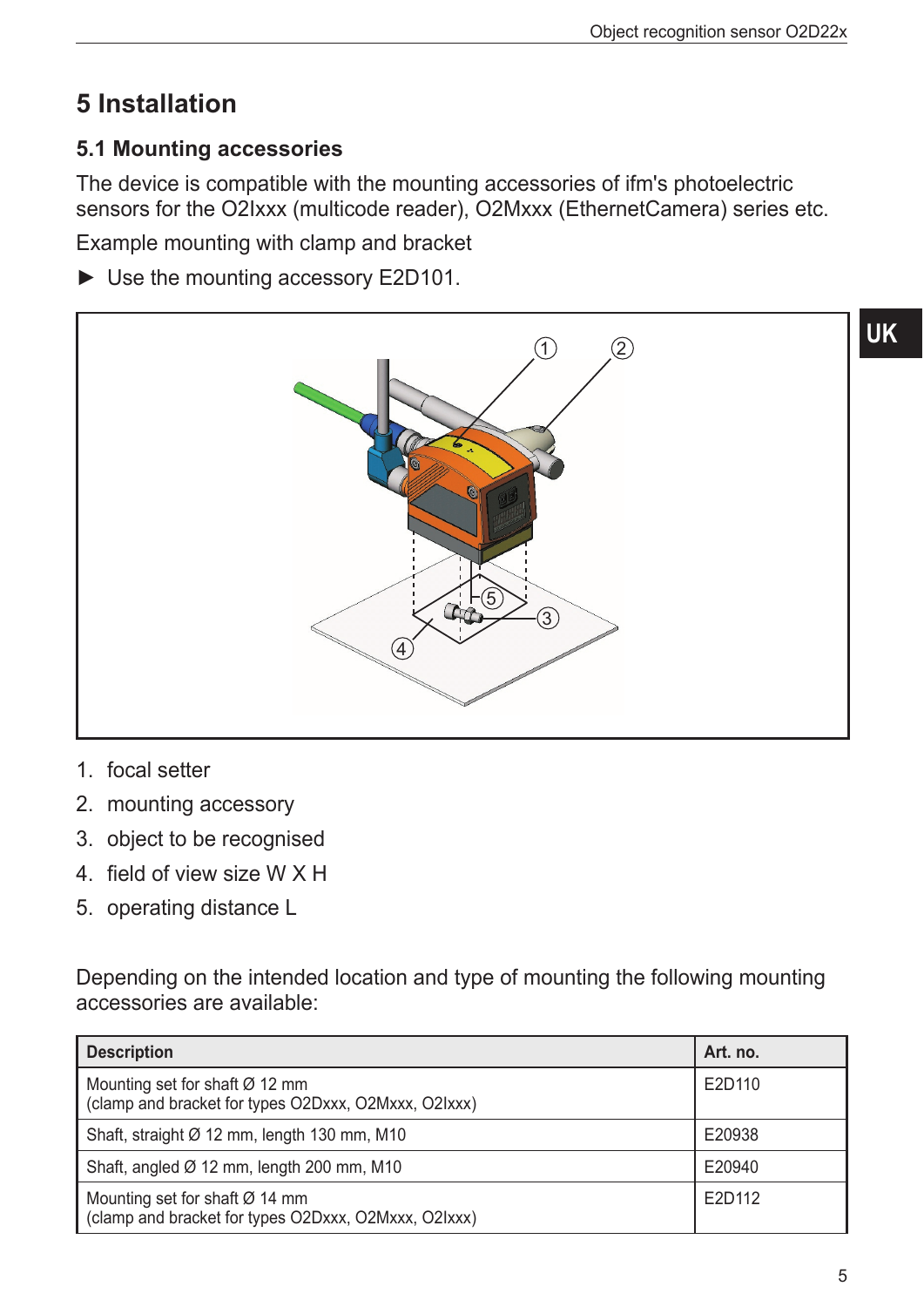| <b>Description</b>                                      | Art. no. |
|---------------------------------------------------------|----------|
| Shaft, straight $\varnothing$ 14 mm, length 130 mm, M12 | E20939   |
| Shaft, angled $\varnothing$ 14 mm, length 200 mm, M12   | E20941   |

You can find more information about the available accessories at www.ifm.com  $\rightarrow$  Data sheet direct  $\rightarrow$  e.g. O2D220  $\rightarrow$  Accessories or directly

www.ifm.com  $\rightarrow$  Data sheet direct  $\rightarrow$  z.B. E2D110

### **5.2 Mounting dimensions**

The device is mounted using the mounting accessories or 2 M4 screws and nuts. Hole dimensions  $\rightarrow$  chapter 10 Scale drawing.

### **5.3 Installation location**

- ► Mount the sensor in front of or above the area to be monitored. The detectable field of view size depends on the operating distance  $\rightarrow$  chapter 11.1 Technical Data.
- ► Back light or scattered light situations and continuously changing light conditions are to be avoided.
- ► Do not position room lights directly facing the camera lens.
- ► Position the optional external illumination (e.g. O2D909) opposite the camera lens.
- ► To avoid adverse effects on the image detection, avoid installation in heavily polluting areas of the machine.
- $\triangleright$  The connected cables must be provided with a strain relief.

# **6 Electrical connection**

### **NOTE**

The unit must be connected by a qualified electrician. Disconnect power before connecting the unit.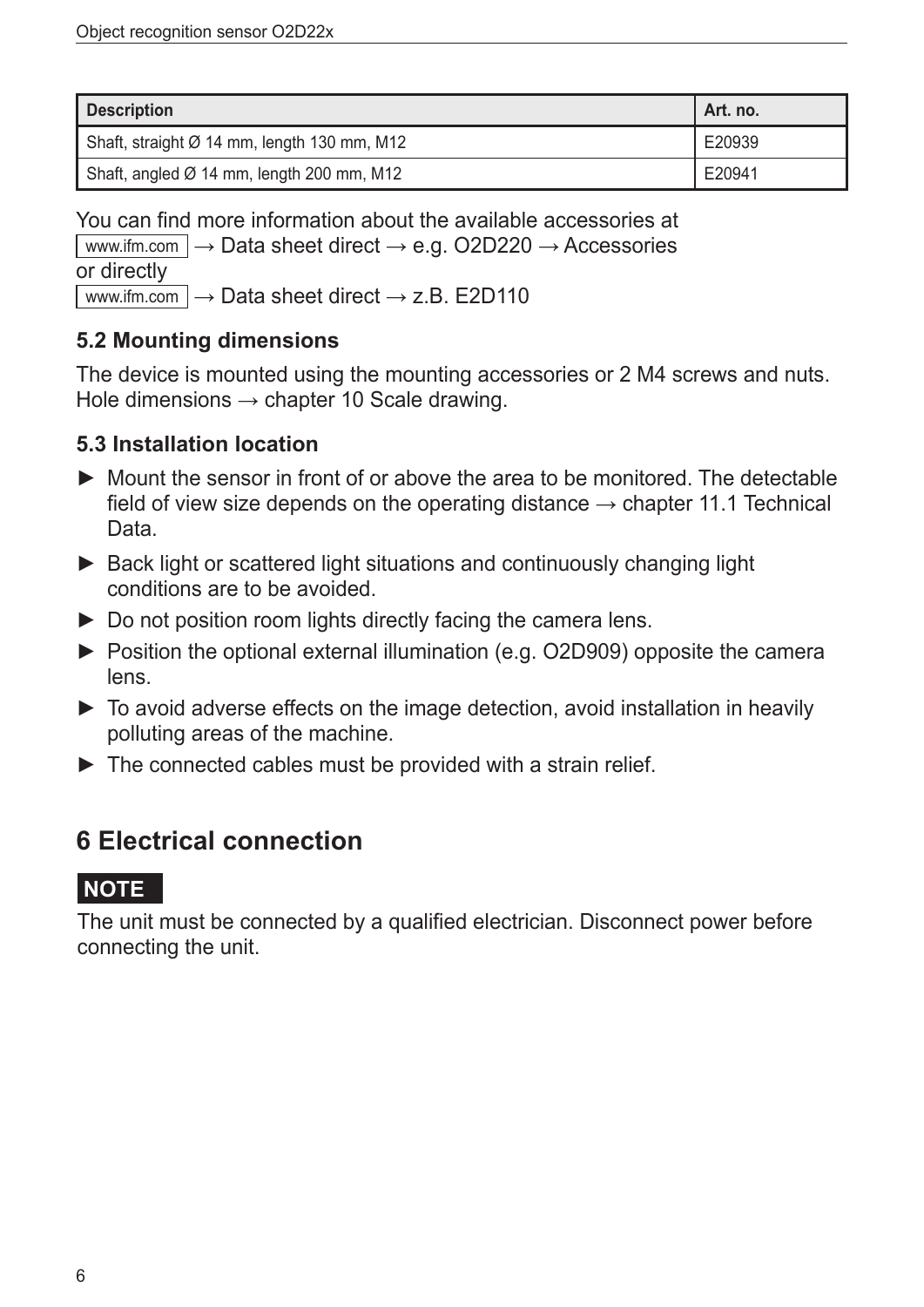# 6.1 Wiring

|        | Process interface (1)        |                                                                                                                                                                                                      |
|--------|------------------------------|------------------------------------------------------------------------------------------------------------------------------------------------------------------------------------------------------|
|        |                              | M12 connector, A-coded, 8 poles                                                                                                                                                                      |
| @<br>@ |                              | U+<br>trigger input<br>3<br>0V<br>switching output / trigger output<br>switching output (ready)<br>5<br>switching output (OUT)<br>6<br>switching output / input 1<br>switching output / input 2<br>8 |
| @<br>ි |                              | Parameter/process interface (2)                                                                                                                                                                      |
|        | M12 socket, D-coded, 4 poles |                                                                                                                                                                                                      |
|        |                              | Ethernet $TD +$<br>2<br>Ethernet RD +<br>3<br>Ethernet TD -<br>Ethernet RD -<br>4<br>Shield<br>S                                                                                                     |

# 6.2 Wiring diagram



| A   process interface (M12 connector, A-coded, 8 poles) |
|---------------------------------------------------------|
| B controller e.g. PLC                                   |
| C external trigger                                      |
| D external lighting (optional)                          |

UK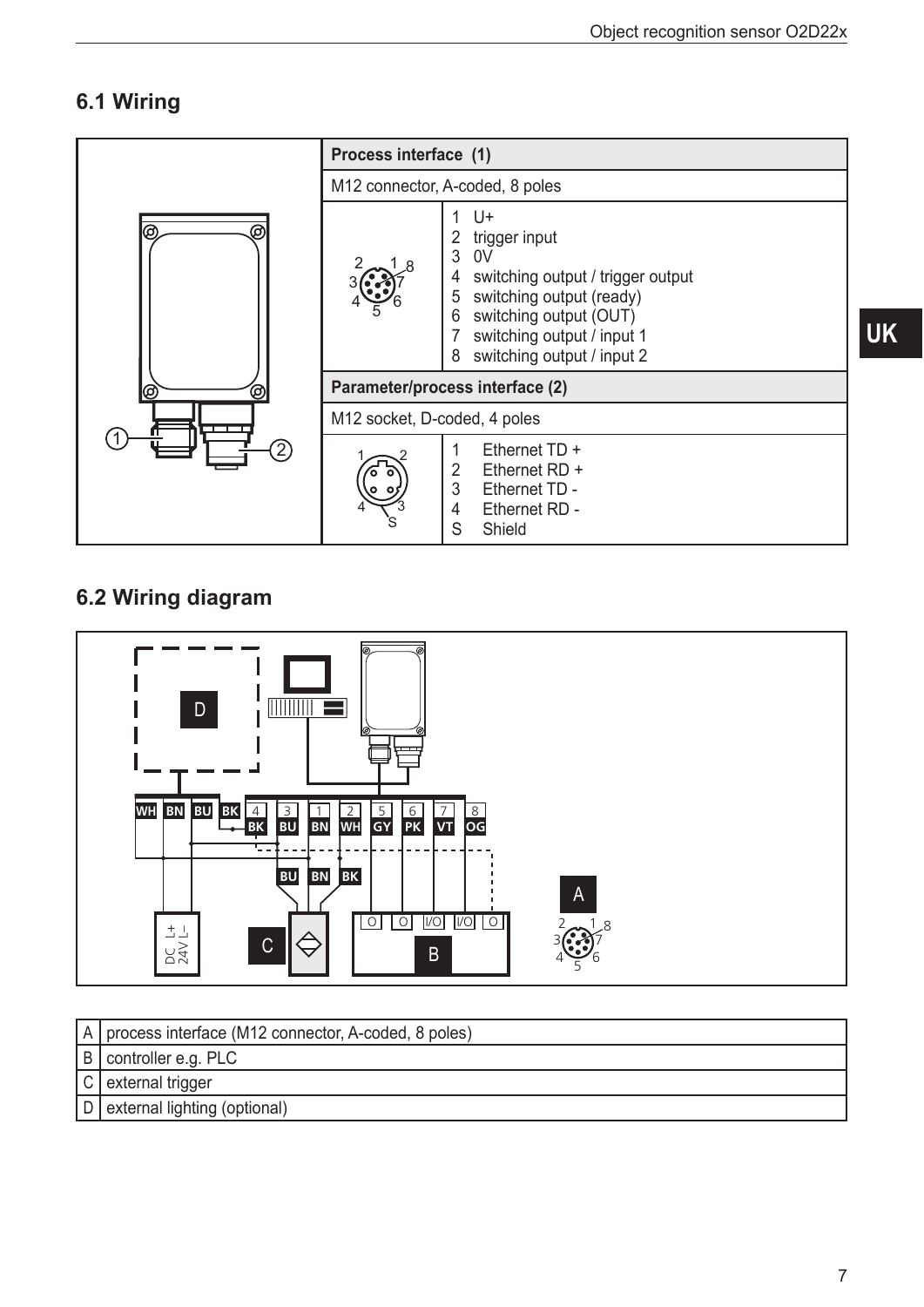| Pin | Use (factory setting)                                                                                                                                                                                                                                                         |
|-----|-------------------------------------------------------------------------------------------------------------------------------------------------------------------------------------------------------------------------------------------------------------------------------|
| 5   | Output signal "READY" provides the status of the sensor:<br>"1" after the evaluation has been carried out.<br>"0" as long as the evaluation is being carried out, a different application is being selected or in<br>case of an internal error (trigger signals are ignored). |
| 6   | Output signal "OUT" provides the result of the evaluation:<br>"0" no matching model<br>"1" matching model                                                                                                                                                                     |

#### **6.3 External illumination**

► Connect external illumination to the trigger output of the device.

| <b>Example</b>                                  | Art. no. |
|-------------------------------------------------|----------|
| Illumination unit, transmitter red light 630 nm | O2D909   |

For information about the a.-m. example see: www.ifm.com  $\rightarrow$  Data sheet direct  $\rightarrow$  O2D909

#### **6.4 External trigger source**

- ► Connect an external trigger source (e.g. a diffuse reflection sensor) to the trigger input of the device.
- $\mathfrak{g}$  |

If you use an external trigger source (e.g. a diffuse reflection sensor), connect the trigger signal to the trigger input of the sensor. If you use external illumination, it must be controlled via the trigger output of the sensor. Depending on the device setting, one of four configuration files saved in the sensor can be selected via two switching inputs. Information about the test result is provided via switching outputs.

### **6.4.1 Timing diagram inputs/outputs**



1: triggering on positive edge 2: trigger input 3: output READY 4: output OUT 5: error 6: ok 7: OUT invalid 8: OUT valid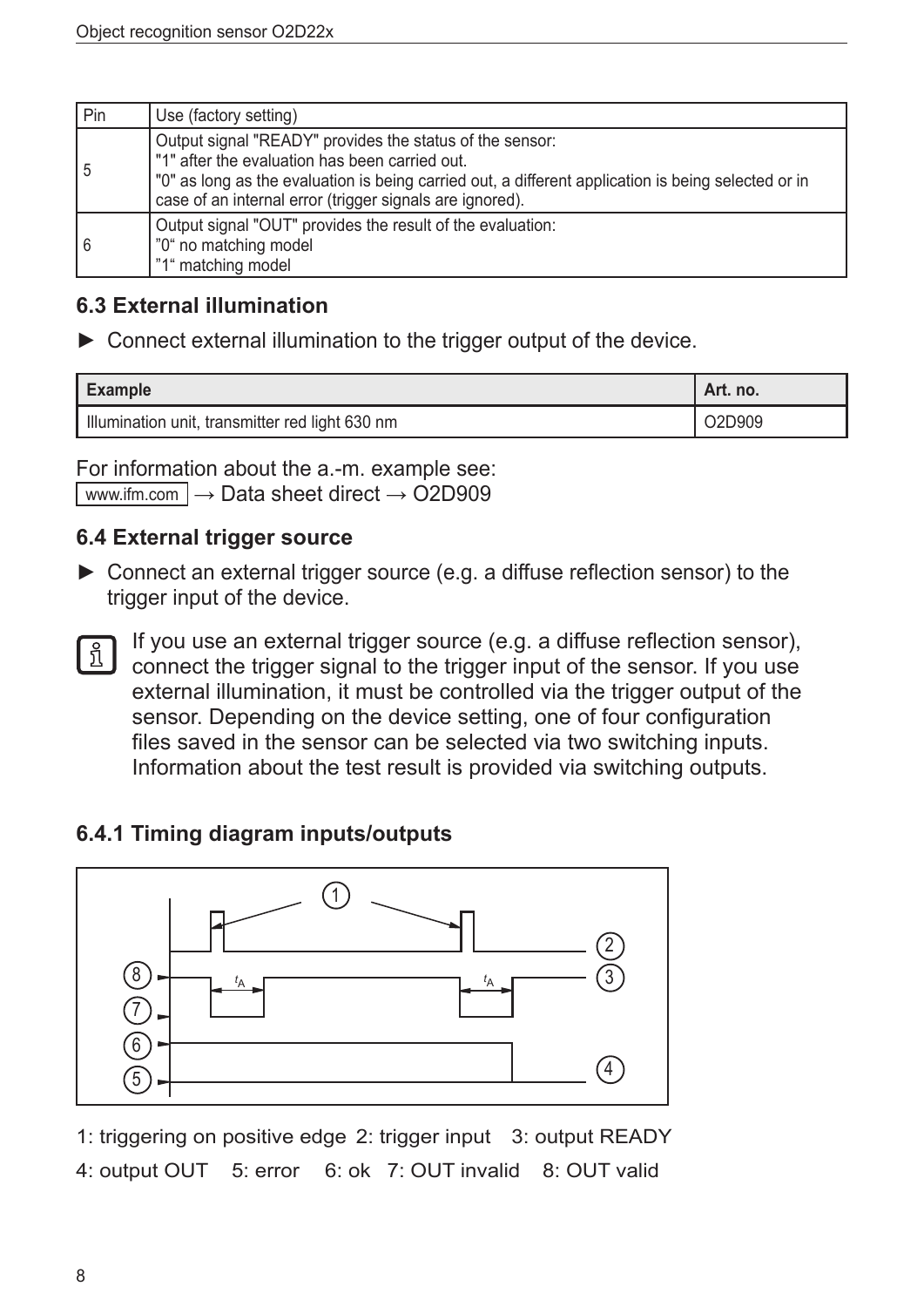The evaluation time  $t_A$  depends on

- the size of the field of view selected
- the model size
- the smoothing degree
- the sensitivity
- the orientation
- the number of models

Typical evaluation times are between 50 and 800 ms.

With the corresponding unit configuration the first four applications can be selected via the switching inputs.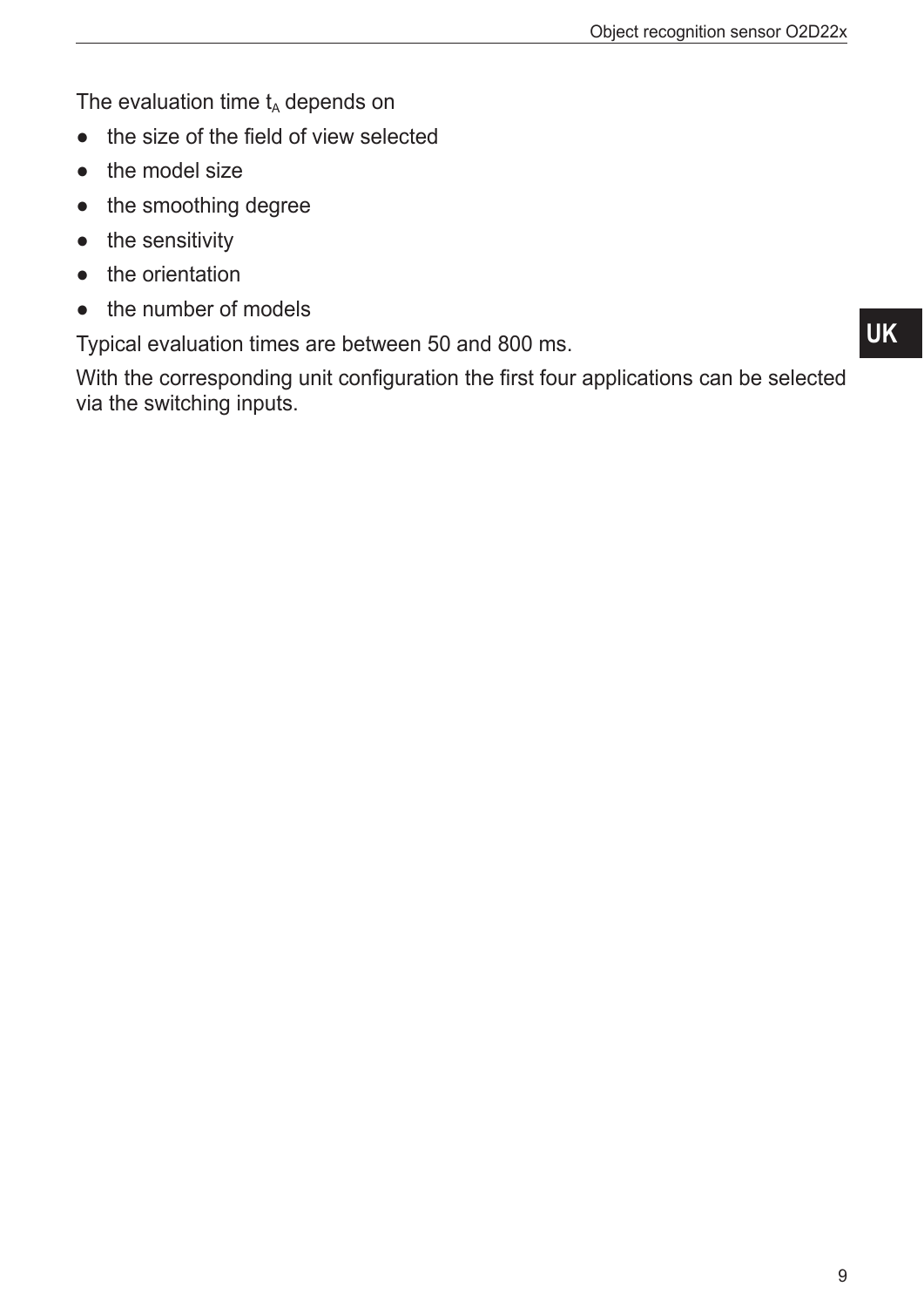| Input |  |                 |
|-------|--|-----------------|
|       |  | Application no. |
|       |  |                 |
|       |  |                 |
|       |  |                 |
|       |  |                 |



- 1: selection of the application
- 2: switching input 1
- 3: switching input 2
- 4: output READY
- 5: trigger input

| A trigger enabled  |
|--------------------|
| B trigger disabled |

Depending on the application the trigger disable time  $t_P$  is 3...10 s.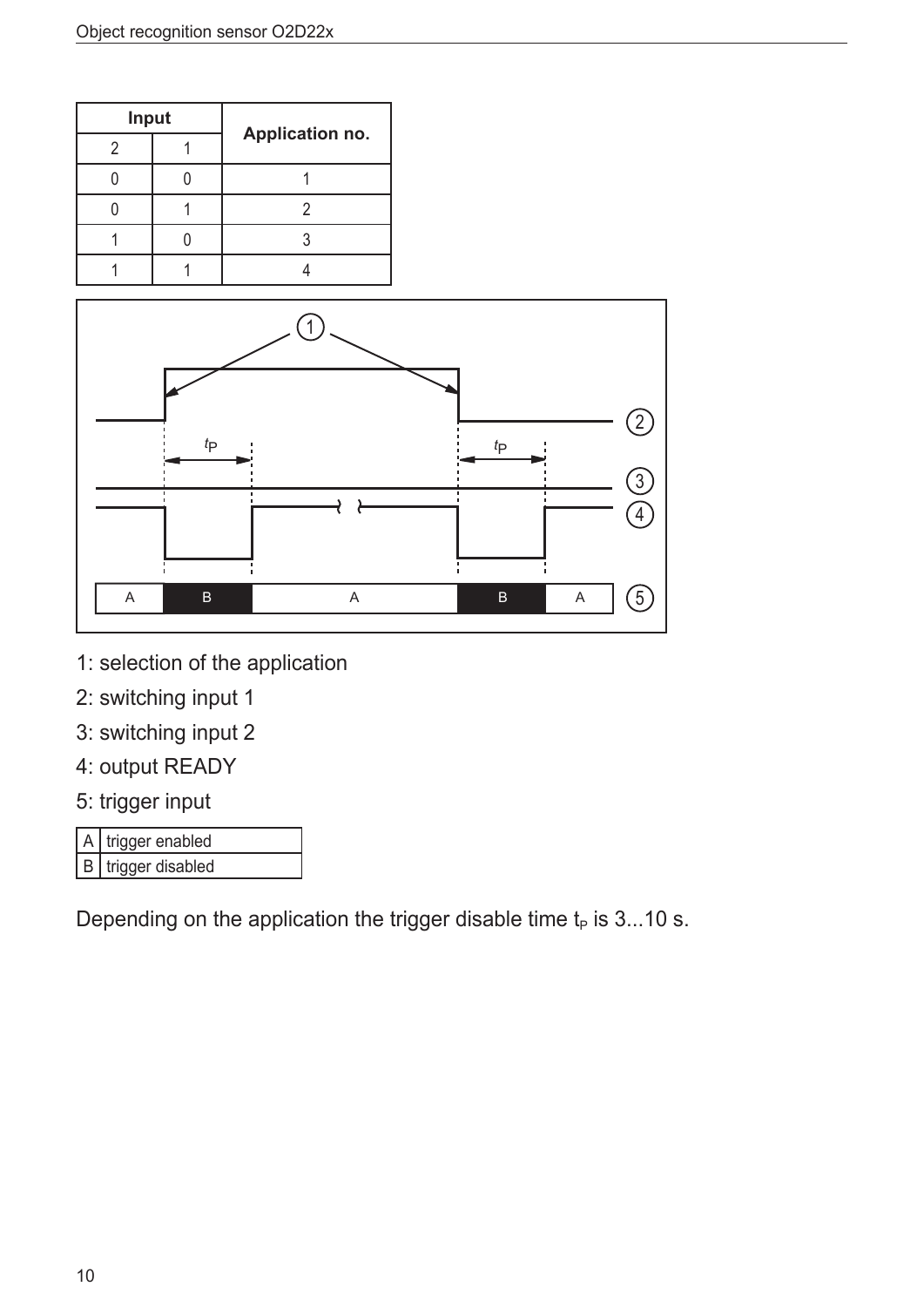# **7 Operating and display elements**



|                | 3 x LED green                      | <b>Lighting LED</b>                                                                                                                       |
|----------------|------------------------------------|-------------------------------------------------------------------------------------------------------------------------------------------|
| 1              |                                    | Power (readiness for operation)<br>Eth (Ethernet connection status)<br>Con (status of the connection to the operating program (software)) |
|                |                                    | Indication of the switching status; lights when the corresponding input or<br>output is switched.                                         |
|                | 4 x LED yellow                     | LED 1 status indication switching output 1 / switching input 1                                                                            |
| $\overline{2}$ |                                    | LED 2 status indication switching output 2 / switching input 2                                                                            |
|                |                                    | LED 3 status indication switching output 3                                                                                                |
|                |                                    | LED 4 status indication switching output 4                                                                                                |
| 3              | 4-digit alphanumeric display       | Indication of the evaluation results, parameters, parameter values, war-<br>nings and error messages                                      |
| $\overline{4}$ | Programming button Set             | Setting of the parameter values (continuously by keeping the button<br>pressed; incrementally by pressing the button once).               |
| 5              | Programming button<br>Mode / Enter | Selection of the parameters and acknowledgement of the parameter<br>values.                                                               |

### **7.1 LED display**

- LED green Power: ready for operation display
	- lights: ready for operation
	- flashes (20 Hz): device fault
	- flashes (2 Hz): no application on the device
- LED green Eth: Ethernet connection status
	- lights: connection available
	- flashes: data traffic
- LED green Con: connection status to operating program
	- lights: connection available
- LED yellow 1: switching status indication
	- out: switching input 1 / switching output 1 not switched

**UK**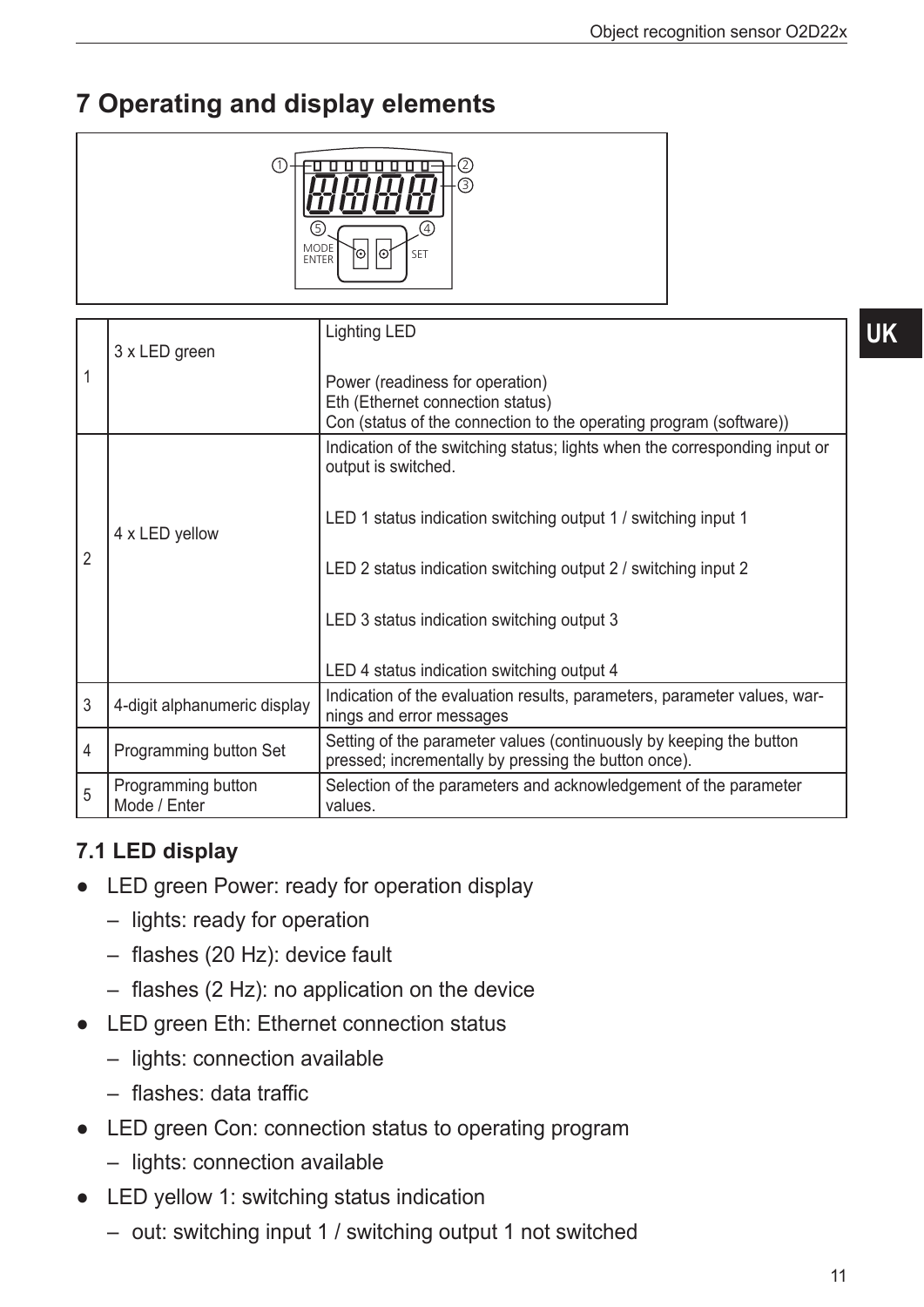- on: switching input 1 / switching output 1 switched
- flashes (20 Hz): short circuit switching output 1
- LED yellow 2: switching status indication
	- out: switching input 2 / switching output 2 not switched
	- on: switching input 2 / switching output 2 switched
	- flashes (20 Hz): short circuit switching output 2
- LED yellow 3: switching status indication
	- out: switching output 3 not switched
	- on: switching output 3 switched
	- flashes (20 Hz): short circuit switching output 3
- LED yellow 4: switching status indication
	- out: switching output 4 not switched
	- on: switching output 4 switched
	- flashes (20 Hz): short circuit switching output 4

### **7.2 Display**

### **7.2.1 Operation indication**

| <b>Display</b> | <b>Description</b>                                                                                                                                     |
|----------------|--------------------------------------------------------------------------------------------------------------------------------------------------------|
| vnnn           | Version number of the IO controller software<br>(1st indication after power on), e. g. v041).                                                          |
| Init           | Device initialisation after power-on<br>(2nd indication after power on).                                                                               |
| nnnn           | Firmware version, e.g. 1028<br>(3rd indication after power on).                                                                                        |
| rEdY           | Device ready for trigger<br>(4th indication after power-on if one configuration is active with external triggering.<br>Device waiting for triggering). |
| <b>WAIT</b>    | Unit is busy.                                                                                                                                          |
| nr28           | Application successful (number of the application).                                                                                                    |
| run            | Device waiting for connection, no application active (factory setting)                                                                                 |
| <b>LOAd</b>    | Loading an application                                                                                                                                 |
| donE           | Loading of application completed                                                                                                                       |
| uLoc           | Pushbuttons unlocked<br>parameter values can be displayed and changed                                                                                  |
| Lock           | Locking the pushbuttons                                                                                                                                |
| Lok1           | <b>Pushbuttons locked</b>                                                                                                                              |
| <b>FWUP</b>    | Firmware update running                                                                                                                                |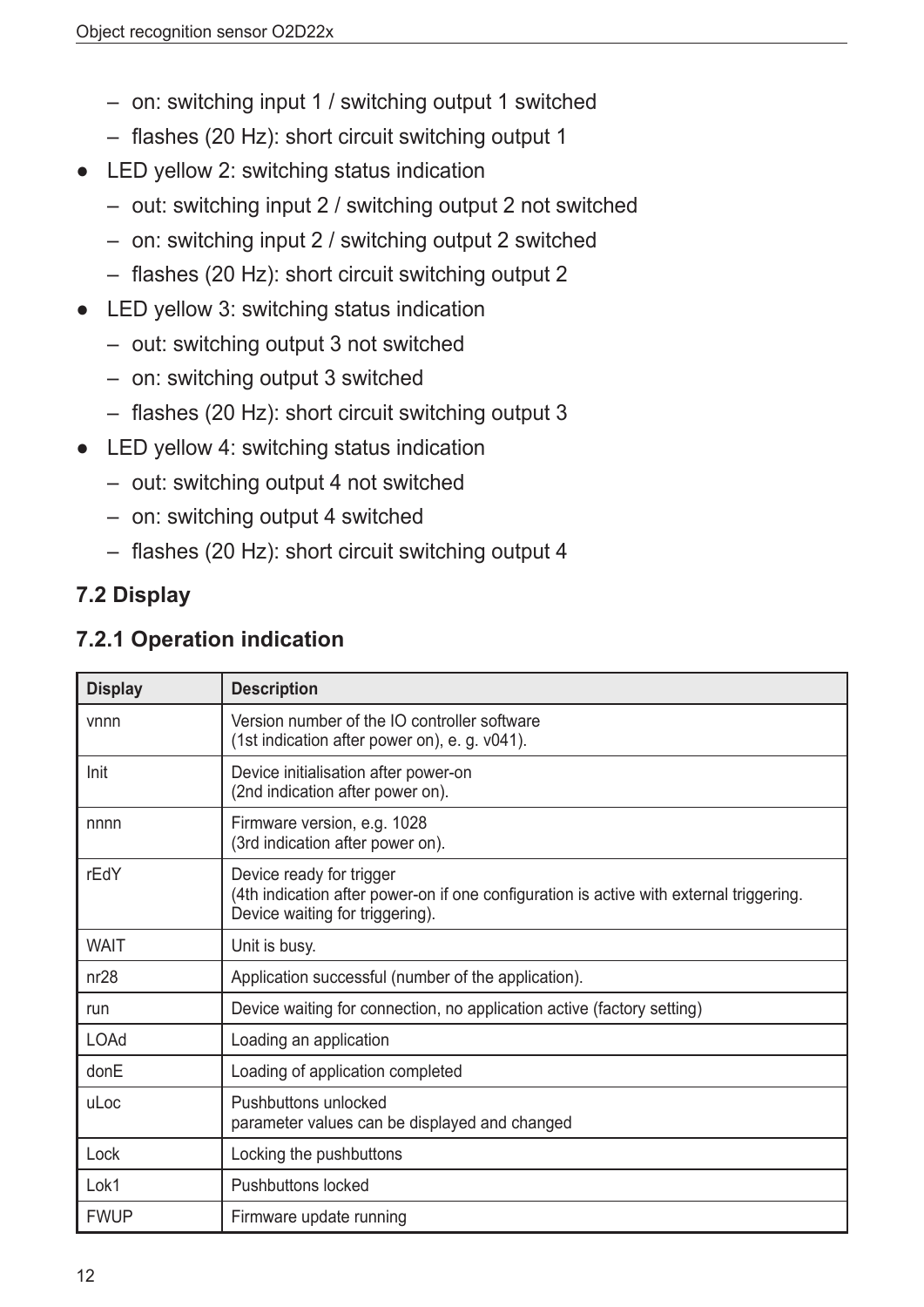| <b>Display</b> | <b>Description</b>                                         |
|----------------|------------------------------------------------------------|
| OnLI           | Connection with the operating program                      |
| Parm           | Parameter setting via operating program                    |
| Moni           | Monitor mode                                               |
| <b>SerP</b>    | Connection with the operating program, service report mode |

### **7.2.2 Connection via operating program**

#### **7.2.3 Error messages**

| <b>Display</b>      | <b>Description</b>                                                      |
|---------------------|-------------------------------------------------------------------------|
| <b>FAIL</b>         | Application not successful                                              |
| ErrD                | Critical hardware error                                                 |
| ErrP                | Selection of a non-existing application via switching inputs            |
| <b>SC</b>           | Short circuit of a switching output                                     |
| <b>DHCP</b><br>noIP | No DHCP server found. Both character strings are displayed alternately. |

### **7.3 Pushbuttons**

| <b>Button</b> | <b>Function</b>                                                                                                     |
|---------------|---------------------------------------------------------------------------------------------------------------------|
| MODE/ENTER    | Change to the parameter setting mode<br>Selecting the parameters<br>Confirming the parameter values                 |
| <b>SET</b>    | Selecting the subparameters<br>Setting/changing/selecting the parameter values<br>- incremental by pressing briefly |
|               | - scrolling by holding pressed                                                                                      |

# **8 Set-up**

Set-up is carried out via a menu-guided PC operating program. The device stores up to 32 applications.The settings of the process interface (baud rate, parity ...) cover all configurations.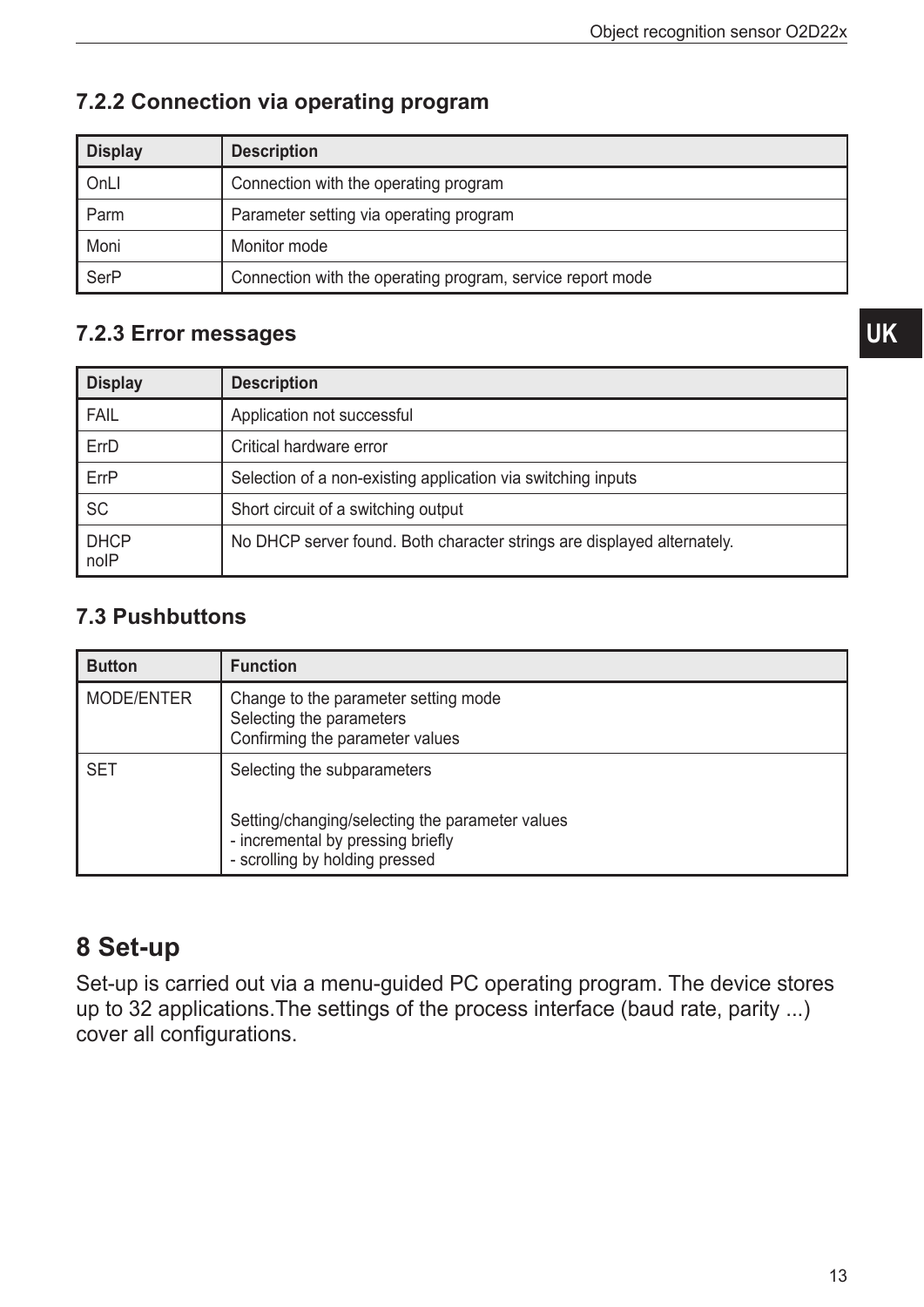### **8.1 Parameter setting on the device**

Set the parameter values via pushbuttons and display on the device.

The sensor is programmed using the two buttons [Mode/Enter] and [Set].

First activate a parameter with the [Mode/Enter] button, select the requested value with the [Set] button and confirm it pressing again the [Mode/Enter] button.

The device goes to the parameter setting mode when

- ► [MODE/ENTER] is pressed for longer than 1 s.
	- > The first menu item is displayed.
	- ► Press [MODE/ENTER] so often until the requested parameter is displayed.
- MODE 0 0 5ET

MODE

 $\frac{1}{2}$   $\frac{1}{2}$   $\frac{1}{2}$   $\frac{1}{2}$   $\frac{1}{2}$   $\frac{1}{2}$   $\frac{1}{2}$   $\frac{1}{2}$   $\frac{1}{2}$   $\frac{1}{2}$   $\frac{1}{2}$   $\frac{1}{2}$ 

- ► Press [SET].
- $\blacktriangleright$  The menu item is activated and the current setting is displayed.
- ► Keep [SET] pressed.
- > The display flashes, after 5 s with pressed SET button the display stops flashing.
- ► Press [SET] and change setting.
- ► Press [MODE/ENTER]..
- > The change is acknowledged and the previous menu item is shown again.

If no button is pressed longer than 15 s, you will get to the next higher menu item or the evaluation mode.

The device does not operate during use of the pushbuttons.

### **8.2 Verify and set the IP address on the unit**

- ► Select the parameter "IP" (IP address) with [MODE/ENTER] and [SET].
- > The IP address is processed automatically and shown in 4 groups (A, b, C, d).
- ► Verify the IP address and set with [SET], if necessary.

 $\frac{1}{2}$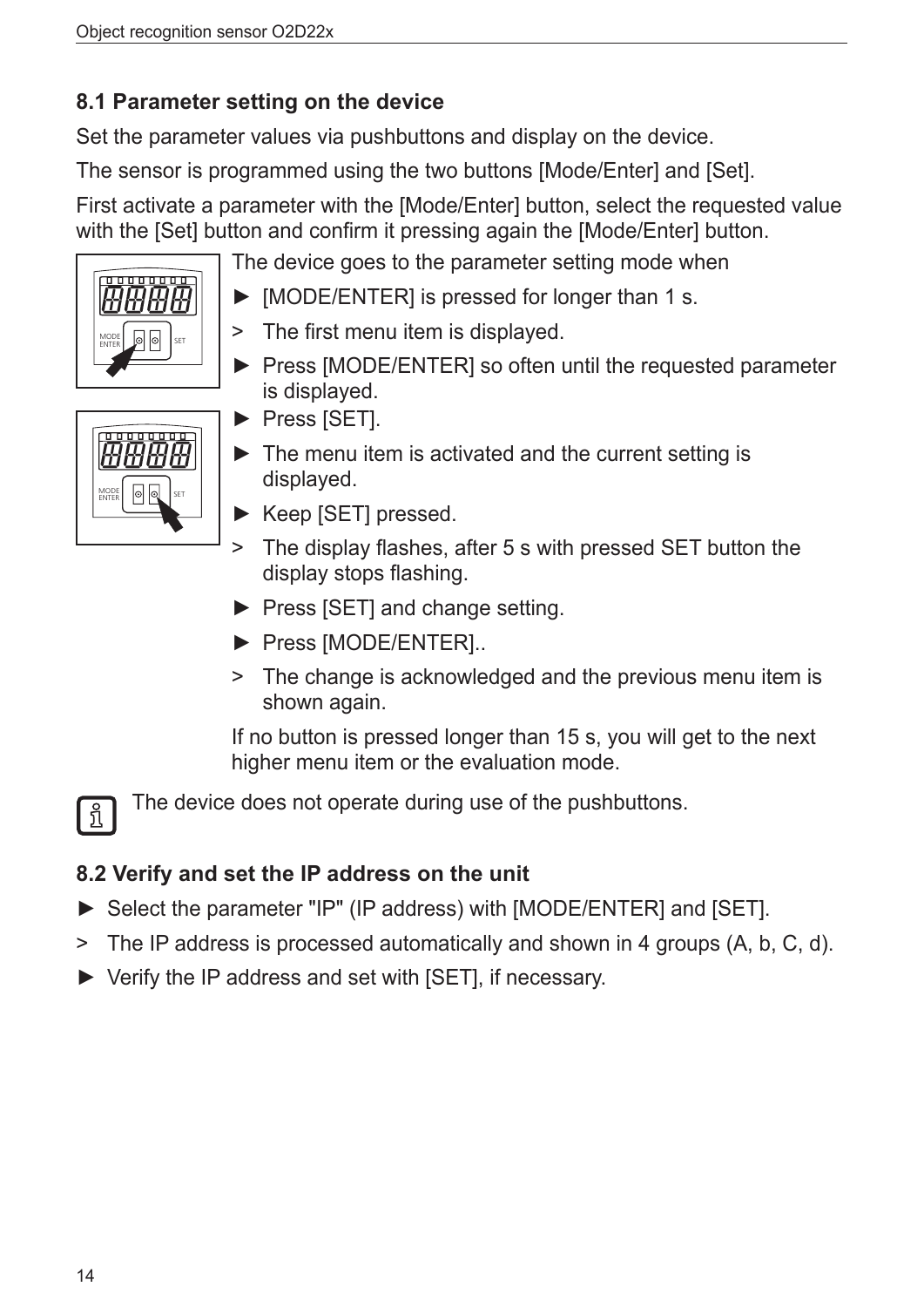**UK**

# **8.3 Adjustable parameters**

| <b>APP</b>         | <b>Memory location</b>                                                                                                                                                                                                                                                                                                                              |
|--------------------|-----------------------------------------------------------------------------------------------------------------------------------------------------------------------------------------------------------------------------------------------------------------------------------------------------------------------------------------------------|
|                    | Select an application. The device can save up to 32 applications. By pressing the SET button<br>the memory location number is incremented in the display. The current state of the memory<br>location is visualised in the first digit of the display:                                                                                              |
|                    | $F =$ memory location available.                                                                                                                                                                                                                                                                                                                    |
|                    | I = memory location used by an inactive application.                                                                                                                                                                                                                                                                                                |
|                    | $A$ = memory location used by an active application.                                                                                                                                                                                                                                                                                                |
|                    | $E$ = memory location (selected by external selection of the application).                                                                                                                                                                                                                                                                          |
| nET                | <b>Network operation</b>                                                                                                                                                                                                                                                                                                                            |
|                    | Here you set the parameters for network operation.                                                                                                                                                                                                                                                                                                  |
| <b><i>IHCP</i></b> | <b>Network settings via DHCP</b>                                                                                                                                                                                                                                                                                                                    |
|                    | If the sensor is to get its network settings via DHCP, select the setting "on" in this menu item.<br>With the setting "off" the fixed network settings (see next menu items) are used. In the DHCP<br>mode the sensor must be operated in a network with DHCP server. Otherwise it is not acces-<br>sible via the operating program E2D200.         |
| IP                 | <b>Set IP address</b>                                                                                                                                                                                                                                                                                                                               |
|                    | Here the IP address of the sensor is set. This setting is used when the sensor does not work<br>in the DHCP mode. The input is made in the "dotted decimal" notation, e.g. 192.168.0.3.<br>Using the SET button you can select the four groups of the address. The respective group is<br>visualised by a letter in the first digit of the display. |
| $nE$ T $m$         | Set subnet mask                                                                                                                                                                                                                                                                                                                                     |
|                    | Here the subnet mask of the sensor is set. This setting is used when the sensor does not<br>work in the DHCP mode.<br>The subnet mask must match the IP address. It is input in the same way as the IP address.                                                                                                                                     |
| GWIP               | Set gateway address                                                                                                                                                                                                                                                                                                                                 |
|                    | Here the gateway address used by the sensor is set. This setting is used when the sensor<br>does not work in the DHCP mode. It is input in the same way as the IP address.                                                                                                                                                                          |
| EF                 | <b>Access extended functions</b>                                                                                                                                                                                                                                                                                                                    |
|                    | Here the extended functions of the sensor are accessed.                                                                                                                                                                                                                                                                                             |
| dı 5               | Rotate / switch off display                                                                                                                                                                                                                                                                                                                         |
|                    | Here you set whether a text is displayed normally (d) or rotated by 180° (rd). You also set<br>whether the display is to be switched off (oFF) in the evaluation mode.                                                                                                                                                                              |
| rE5                | <b>Reset sensor</b>                                                                                                                                                                                                                                                                                                                                 |
|                    | Here you reset the sensor to the factory setting.                                                                                                                                                                                                                                                                                                   |
| FU                 | <b>Firmware version</b>                                                                                                                                                                                                                                                                                                                             |
|                    | In this menu item you can enquire about the firmware version of the sensor.                                                                                                                                                                                                                                                                         |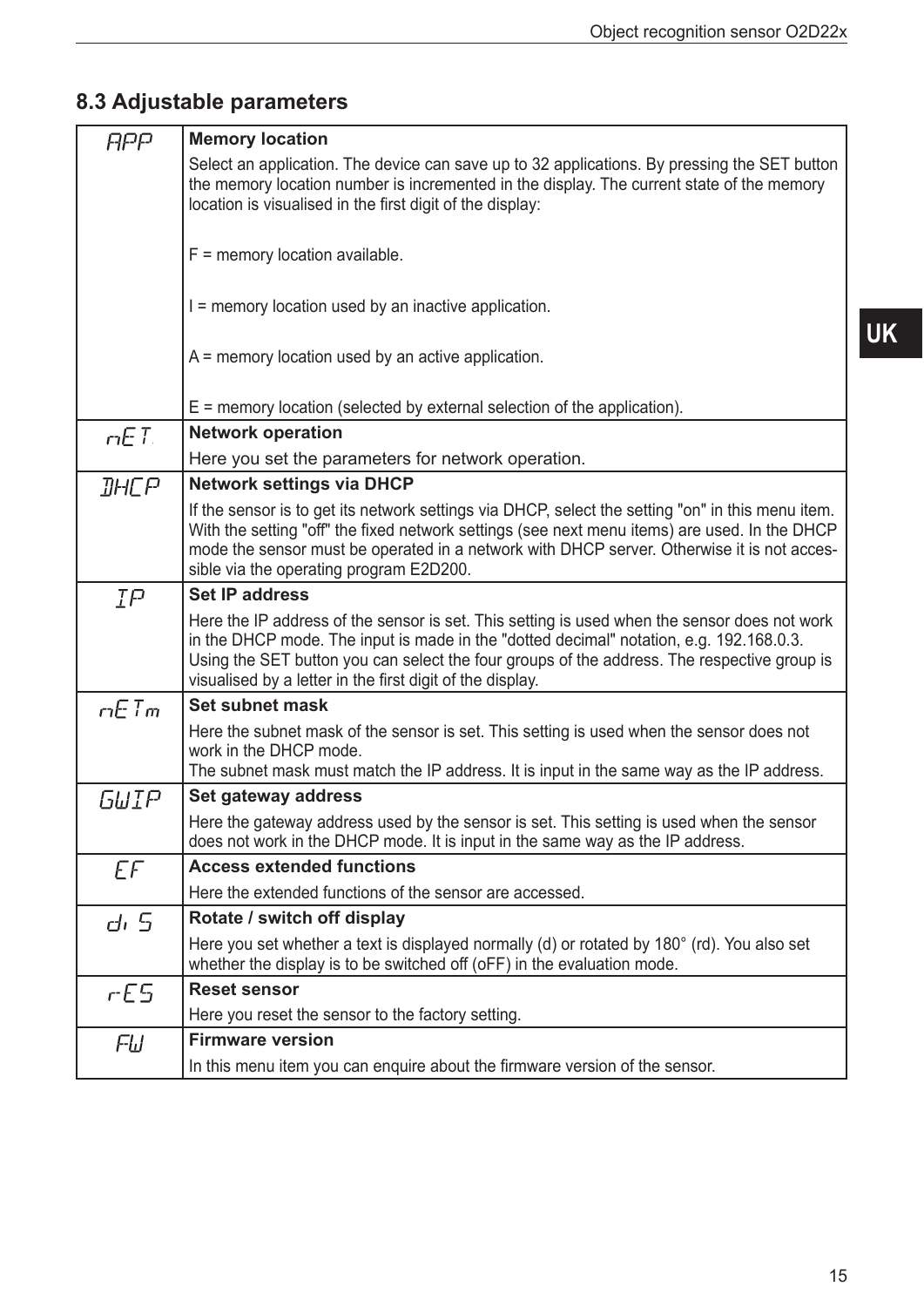### 8.3.1 Parameter structure

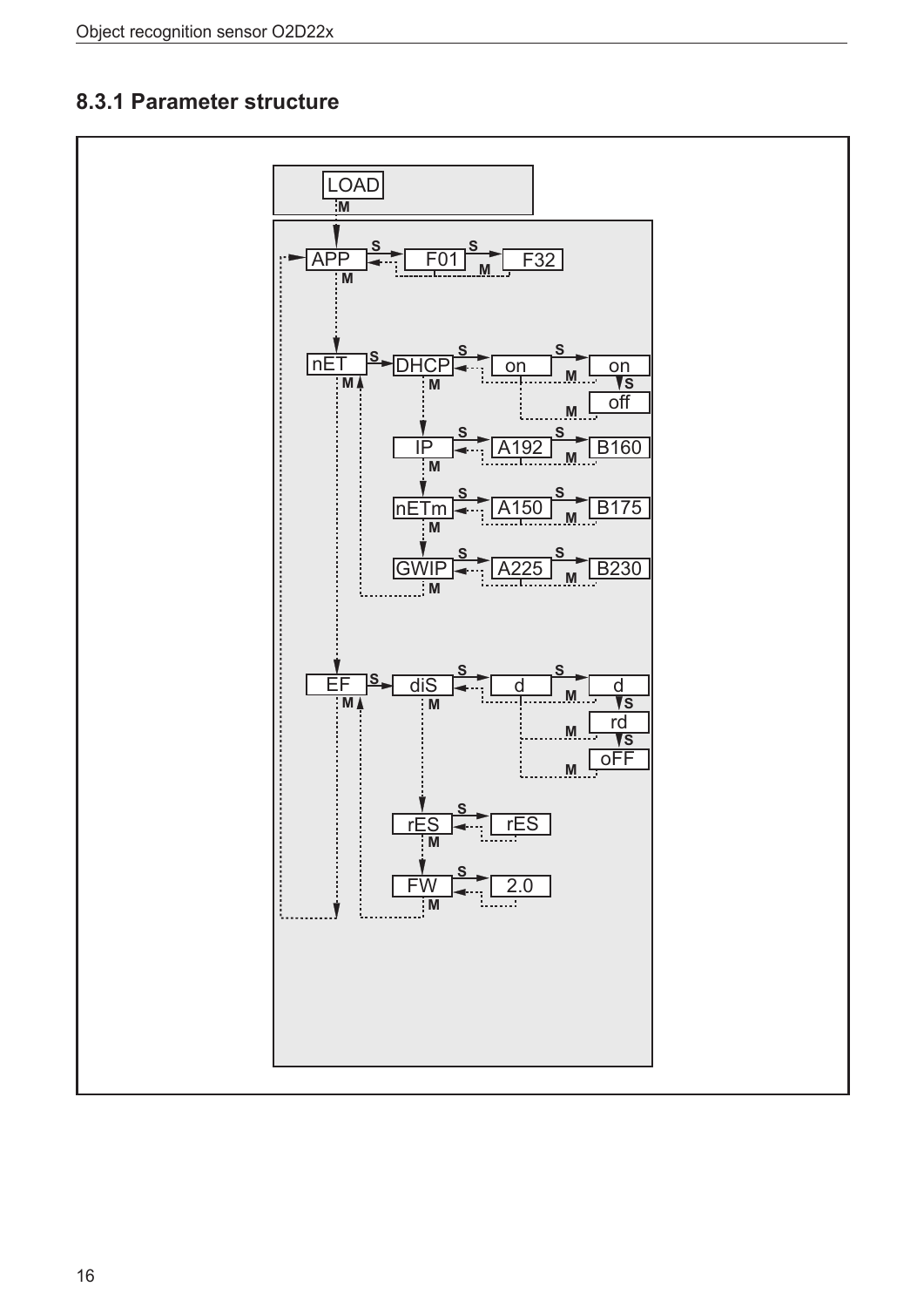### **8.4 Lock / unlock the sensor**

Lock sensor

- ► Keep [Mode/Enter] and [Set] pressed simultaneously for 10 s.
- > Display changes to uLok.
- ► Press [Set].
- ► Display changes to Lock.
- ► Confirm with [Mode/Enter].
- > The sensor is locked.

Unlock the sensor

- ► Keep [Mode/Enter] and [Set] pressed simultaneously for 10 s.
- > Display shows Lok1, changes to Lock after 10 s.
- ► Press [Set].
- > Display changes to uLok.
- ► Confirm with [Mode/Enter].

The sensor is unlocked, display changes to run.

### **8.4.1 Reset device to factory settings**

- ► Activate the parameter "rES".
- $\triangleright$  Press [SET] > 5 s.

### **8.5 Parameter setting via PC operating program**

The PC operating program is described in a separate document  $\rightarrow$  programming manual E2D200.

www.ifm.com  $\rightarrow$  Data sheet direct  $\rightarrow$  E2D200  $\rightarrow$  Additional data

# **9. Operation**

### **9.1 Evaluation mode (normal operating mode)**

After power-on the device is in the evaluation mode. If an active application is saved on the device, it carries out its monitoring function and generates output signals according to the set parameters. The display indicates the current evaluation result, the yellow LEDs signal the switching status of the outputs or inputs.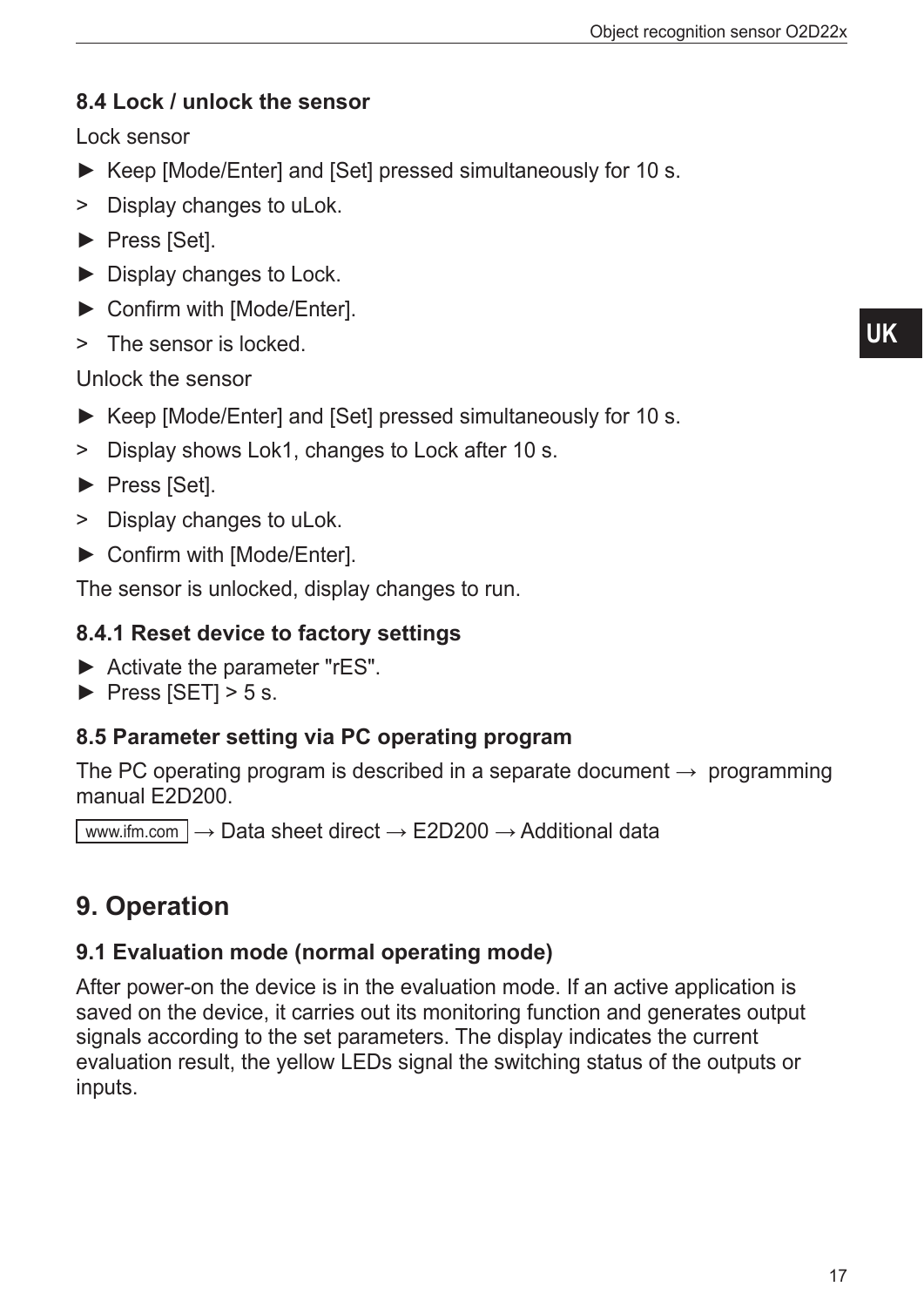# 10 Scale drawing

![](_page_17_Figure_2.jpeg)

- 1. Operating and display elements
- 2. Focal setter
- 3. Middle of the optical axis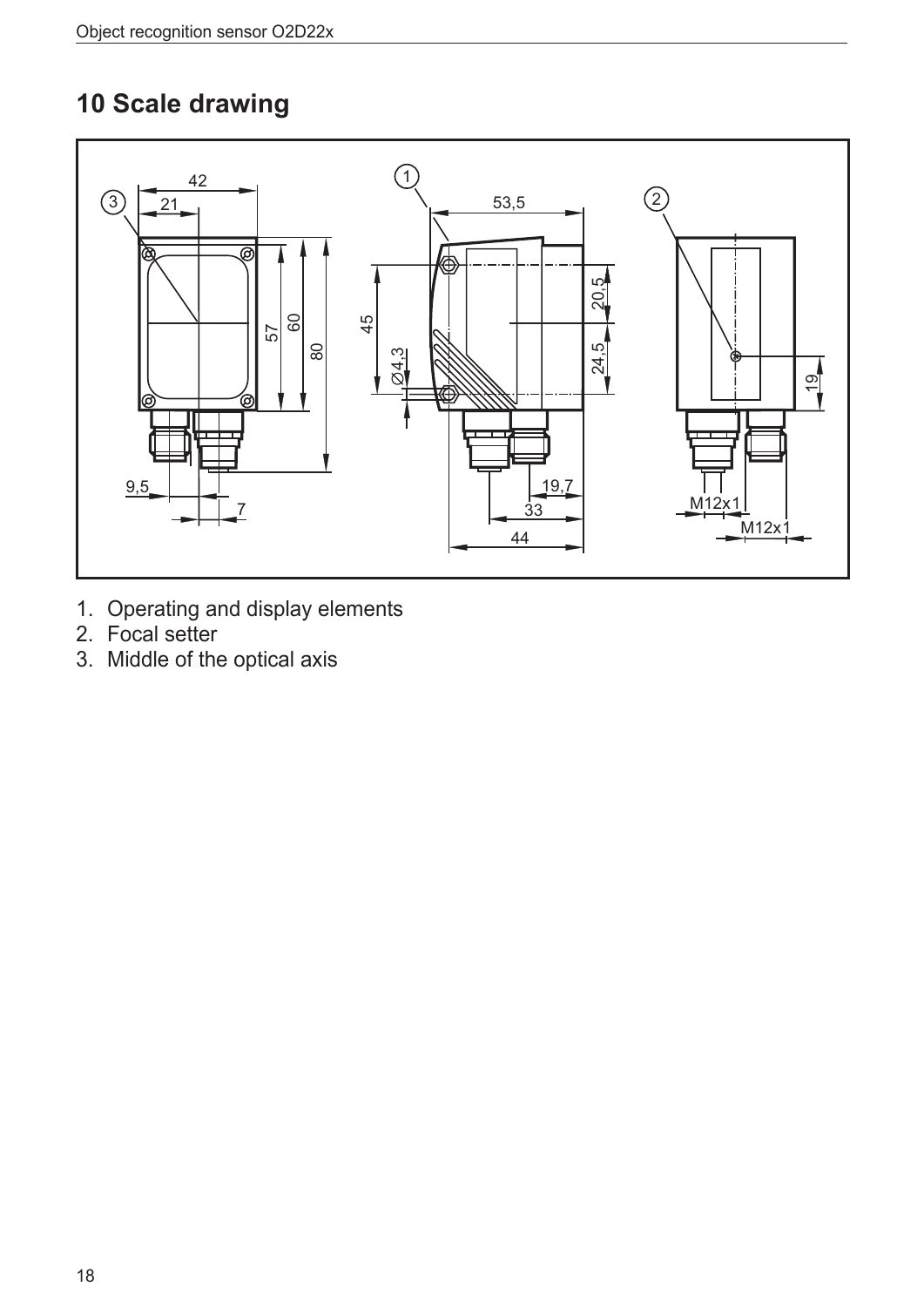# **11 Technical data**

# **11.1 Operating distance L**

When selecting the operating distance it has to be taken into account that contour detection becomes less reliable with decreasing size of the objects. The objects to be detected should cover at least 5% of the field of view. For the operating distance L depending on the applications please see the following table.

| Type O2D224 / O2D225                 |         |         |          |         |
|--------------------------------------|---------|---------|----------|---------|
| Operating distance L [mm]            | 50      | 75      | 100      | 200     |
| Field of view size WxH [mm]          | -       | 15x11   | 20x14    | 40x30   |
| Resolution [mm]                      |         | 0.08    | 0.12     | 0.25    |
| Operating distance L [mm]            | 400     | 1000    | 2000     |         |
| Field of view size WxH [mm]          | 80x60   | 200x150 | 400x300  |         |
| Resolution [mm]                      | 0.52    | 1.25    | 2.52     |         |
| Type O2D222 / O2D229                 |         |         |          |         |
| Operating distance L [mm]            | 50      | 75      | 100      | 200     |
| Field of view size WxH [mm]          | 32x46   | 44x61   | 56x77    | 140x100 |
| Resolution [mm]                      | 0.3     | 0.4     | 0.5      | 0.9     |
| Operating distance L [mm]            | 400     | 1000    | 2000     |         |
| Field of view size WxH [mm]          | 270x200 | 640x480 | 1280x960 |         |
| Resolution [mm]                      | 1.7     | 4.0     | 8.0      |         |
| Type O2D220 / O2D227                 |         |         |          |         |
| Operating distance L [mm]            | 50      | 75      | 100      | 200     |
| Field of view size WxH [mm]<br>14x20 |         | 20x28   | 26x36    | 68x50   |
| Resolution [mm]<br>0,1               |         | 0,2     | 0,3      | 0,4     |
| Operating distance L [mm]            | 400     | 1000    | 2000     |         |
| Field of view size WxH [mm]          | 130x100 | 320x240 | 640x480  |         |
| Resolution [mm]                      | 0.8     | 2.0     | 4.0      |         |

# **11.2 Factory settings**

### Device settings

| Device name                                | New sensor      |
|--------------------------------------------|-----------------|
| Device location                            | New location    |
| <b>DHCP</b>                                | Not active      |
| IP address                                 | 192.168.0.49    |
| Subnet mask                                | 255.255.255.0   |
| Gateway                                    | 192.168.000.201 |
| XML-RPC port                               | 8080            |
| Video port                                 | 50002           |
| Application selection via switching inputs | Not active      |
| Trigger debouncing                         | Not active      |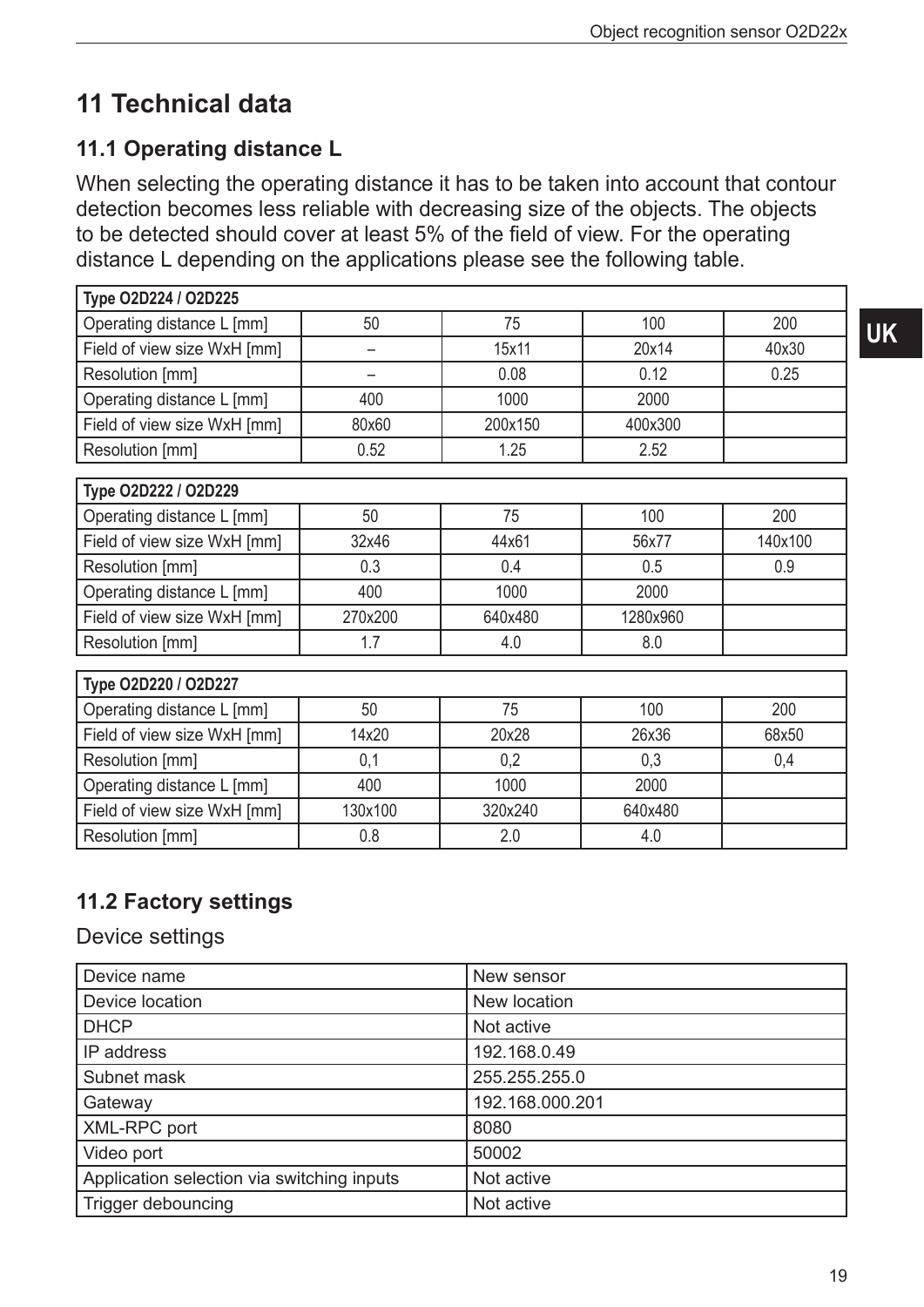#### Application settings

| <b>Models</b>           | <b>None</b>                                                |
|-------------------------|------------------------------------------------------------|
| Minimum match           | 80%                                                        |
| Contour tolerance width | 4                                                          |
| Number of models        |                                                            |
| Orientation             | $-10^{\circ}$ +10 $^{\circ}$ (operating program)           |
| Device connection 4     | Trigger output (with external illumination)                |
| Device connection 5     | Switching output, function evaluation completed<br>(ready) |
| Device connection 6     | Switching output, function all models detected             |
| Device connection 7     | Switching output 1                                         |
| Device connection 8     | Switching output 2                                         |
| Illumination            | Internal                                                   |
| Trigger mode            | Continuous                                                 |

# **12 Process data protocol**

The process interface ensures communication between the process PC (e.g. PLC) and the device. A command from the process PC can for example activate trigger pulses, select applications or provide application results.

### **12.1 Establishing TCP/IP connection**

Selection of TCP/IP is carried out in the PC operating program under "Process interface TCP/IP"  $\rightarrow$  programming manual E2D200  $\rightarrow$  chapter 9.1.2.

#### **12.2 Basic communication**

- 8-bit ASCII characters are allowed.
- All transmissions to the device are terminated with a carriage return and a linefeed character (CR  $+$  LF = ASCII 13 dec  $+$  10 dec).
- All transmissions from the device are terminated with a carriage return and a linefeed character  $(CR + LF = ASCII 13$  dec + 10 dec).
- As a reply to a valid command the device provides the character string  $*$  CR LF (ASCII 42 dec + 13 dec + 10 dec).
- As a reply to an invalid command the device provides the character string  $*$  CR LF (ASCII 63 dec + 13 dec + 10 dec).
- If the device cannot carry out a message, the device provides the character string CR LF (ASCII 33 dec + 13 dec +10 dec).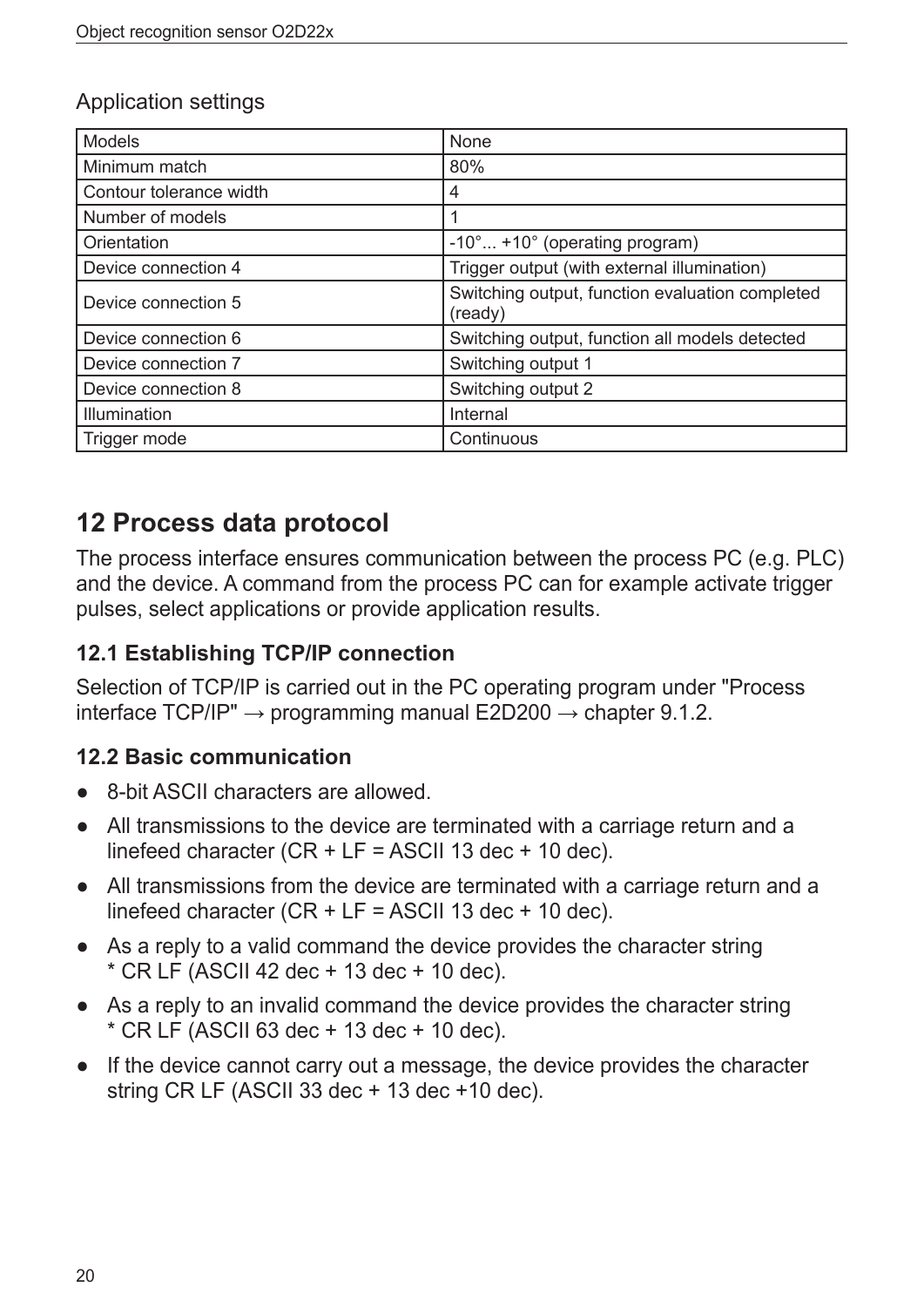### **12.3 Protocol version**

The device supports 3 different protocol versions with different message format.

| <b>Version</b> | Format                                                                              |
|----------------|-------------------------------------------------------------------------------------|
|                | <contents>CRLF</contents>                                                           |
| V <sub>2</sub> | <ticket><contents>CRLF</contents></ticket>                                          |
| V <sub>3</sub> | <ticket><length>CR LF <ticket><contents>CR LF</contents></ticket></length></ticket> |

- <contents> is the command to the device or the reply by the device (e.g. evaluation results).
- <ticket> is a character string of 4 digits 0-9, to be interpreted as decimal number. If a message with a specific ticket is sent to the device, its reply will contain the same ticket. Ticket 0000 is reserved for messages sent by the device independently.
- <length> is a character string beginning with the letter 'L' followed by 9 digits to be interpreted as decimal number. This figure indicates the length of the following data (<ticket><contents>CR LF) in bytes.

Factory setting is V2.

### **12.4 Type of commands**

There are two different types of commands to the device: actions and requests.

Actions have the device do something, e.g. take an image and evaluate it.

Requests are used to retrieve information from the device.

The replies by the device are either status information, reply messages or results.

Results are transmitted by the device without a request being sent to the device before.

The device transmits status information and reply messages as direct reply to action commands or request commands.

| <b>Command</b> |                                                                                          |                                                                                                                                                                    |  |
|----------------|------------------------------------------------------------------------------------------|--------------------------------------------------------------------------------------------------------------------------------------------------------------------|--|
| Description    | Release the trigger and evaluate the image. No result output via process inter-<br>face. |                                                                                                                                                                    |  |
| Type           | Action                                                                                   |                                                                                                                                                                    |  |
| Reply          | $\star$                                                                                  | The trigger was released.                                                                                                                                          |  |
|                |                                                                                          | • Device busy with evaluation.<br>• The device is in an invalid state, e.g. administer applications.<br>• Another trigger source has been selected for the device. |  |

### **12.5 Requesting the trigger pulse**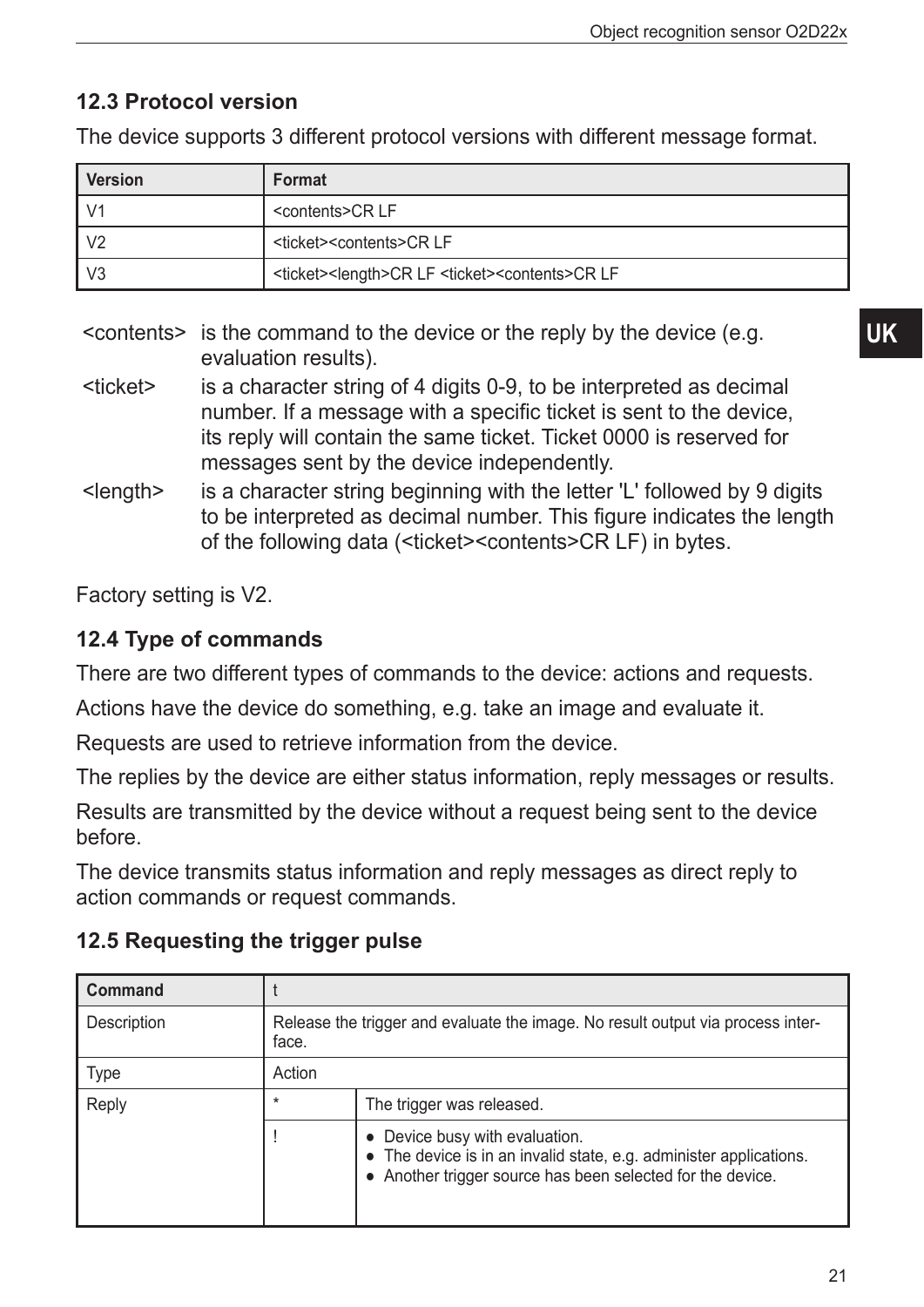# **12.6 Select the protocol version**

| <b>Command</b> | $v$ <digit><digit></digit></digit>                                                                                                                                              |                                                             |  |
|----------------|---------------------------------------------------------------------------------------------------------------------------------------------------------------------------------|-------------------------------------------------------------|--|
| Type           | Action                                                                                                                                                                          |                                                             |  |
| Reply          | $\star$<br>Normal case                                                                                                                                                          |                                                             |  |
|                |                                                                                                                                                                                 | The device does not support the protocol version indicated. |  |
| <b>Note</b>    | <digit><digit>: to be interpreted as two-digit decimal number for the protocol<br/>version. The protocol version is not changed before the reply by the device.</digit></digit> |                                                             |  |

### **12.7 Select the application**

| <b>Command</b> | c <group> &lt; number&gt;</group>                                                                                  |                                                                                                                              |  |
|----------------|--------------------------------------------------------------------------------------------------------------------|------------------------------------------------------------------------------------------------------------------------------|--|
| <b>Type</b>    | Action                                                                                                             |                                                                                                                              |  |
| Reply          | $\star$<br>Successful change                                                                                       |                                                                                                                              |  |
|                |                                                                                                                    | • The device is in an invalid state, e.g. administer applications.<br>• Invalid or not existing group or application number. |  |
| <b>Note</b>    | <group>: digit for the application group (always 0 for O2D22X).</group>                                            |                                                                                                                              |  |
|                | <number>: two-digit character string, to be interpreted as decimal number for the<br/>application number.</number> |                                                                                                                              |  |

# **12.8 Activate/deactivate the result output**

| <b>Command</b> | $p$ <digit></digit>                                                              |                                                                                                          |  |
|----------------|----------------------------------------------------------------------------------|----------------------------------------------------------------------------------------------------------|--|
| <b>Type</b>    | Action                                                                           |                                                                                                          |  |
| Reply          | $\star$                                                                          | Successful execution                                                                                     |  |
|                |                                                                                  | • No active application.<br>· < digit> contains incorrect value.<br>• The device is in an invalid state. |  |
| <b>Note</b>    |                                                                                  | <digit> is either 0 or 1.</digit>                                                                        |  |
|                | 1 enables the result output.<br>0 disables the result output.<br>See message T?. |                                                                                                          |  |
|                |                                                                                  |                                                                                                          |  |
|                |                                                                                  |                                                                                                          |  |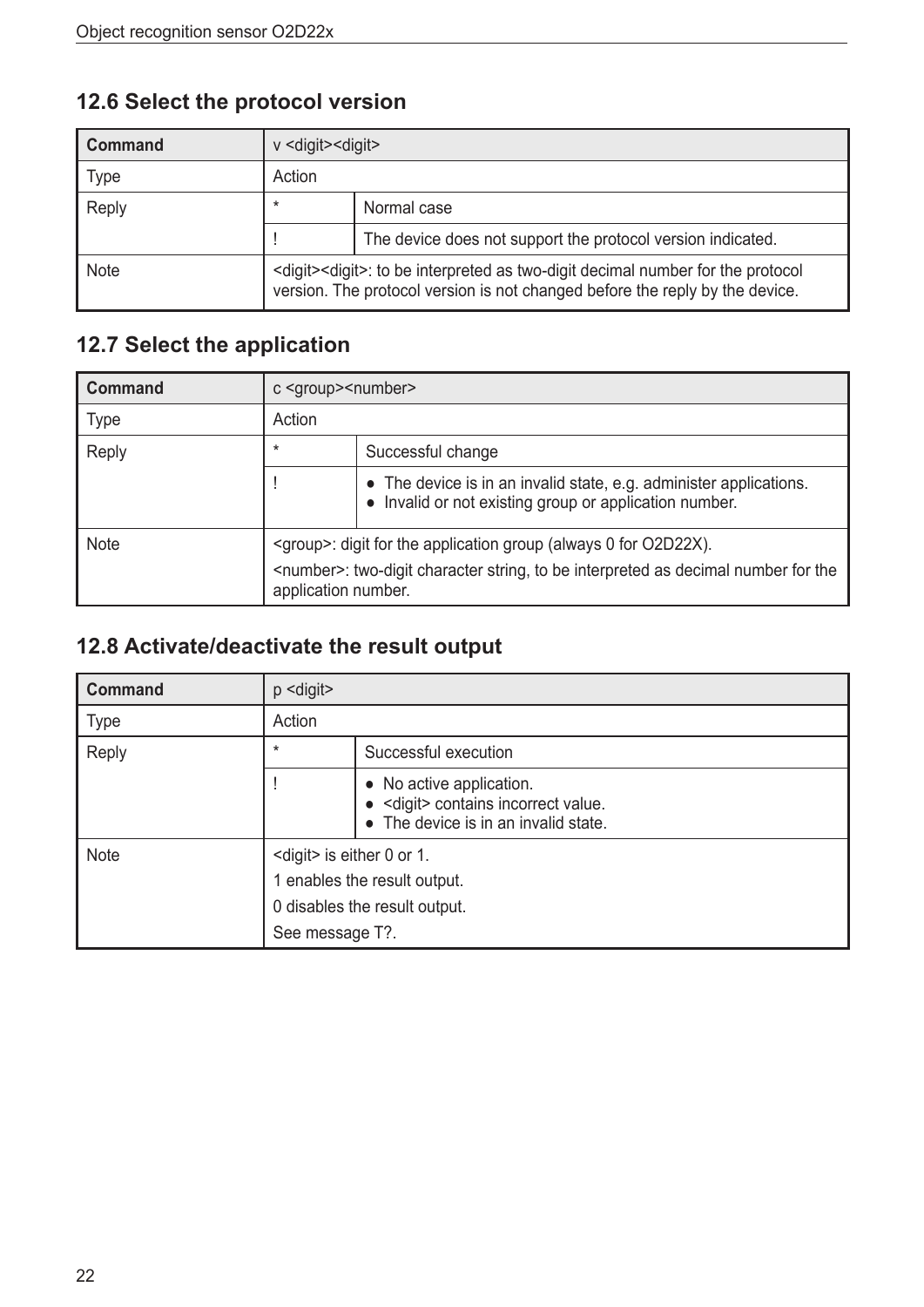| <b>Command</b> | i <length> <image data=""/></length>                                                                                                                                                                                           |                                                                                                                                                                                                          |
|----------------|--------------------------------------------------------------------------------------------------------------------------------------------------------------------------------------------------------------------------------|----------------------------------------------------------------------------------------------------------------------------------------------------------------------------------------------------------|
| <b>Type</b>    | Action                                                                                                                                                                                                                         |                                                                                                                                                                                                          |
| Reply          | $\star$                                                                                                                                                                                                                        | Normal case                                                                                                                                                                                              |
|                | ?                                                                                                                                                                                                                              | Invalid length                                                                                                                                                                                           |
|                |                                                                                                                                                                                                                                | No application at present.<br>• Application is being edited.<br>The image format (BMP, RAW, etc.) does not meet the<br>specifications.<br>Invalid image contents (image size, internal image head data). |
| <b>Note</b>    | <length>: character string with exactly 9 digits, interpreted as decimal number it<br/>indicates the length of the following image data in byte.<br/>Image data format according to setting in the operating program.</length> |                                                                                                                                                                                                          |

### **12.9 Transmit the image to the device for evaluation**

### **12.10 Transmit the application data set to the device**

| <b>Command</b> | u <length><group><number><application data="" set=""></application></number></group></length>                                                                                                  |                                                                                                                                                                                                                                                                    |
|----------------|------------------------------------------------------------------------------------------------------------------------------------------------------------------------------------------------|--------------------------------------------------------------------------------------------------------------------------------------------------------------------------------------------------------------------------------------------------------------------|
| <b>Type</b>    | Action                                                                                                                                                                                         |                                                                                                                                                                                                                                                                    |
| Reply          | $\star$                                                                                                                                                                                        | Normal case                                                                                                                                                                                                                                                        |
|                | ?                                                                                                                                                                                              | Invalid length                                                                                                                                                                                                                                                     |
|                |                                                                                                                                                                                                | • The device is in teach mode or in administrative mode.<br>• <application data="" set=""> is no valid application.<br/>The group/application number is invalid.<br/>• "Selection of the application" via digital switching inputs is<br/>activated.</application> |
| <b>Note</b>    | <group>: digit for the application group (always 0 for O2D22X).<br/><number>: two-digit character string, to be interpreted as decimal number for the<br/>application number.</number></group> |                                                                                                                                                                                                                                                                    |

### **12.11 Request the assignment of the application data from the device**

| <b>Command</b> | $a$ ?                                                                                                                                                                                                                                                                                                                                                                                                                                     |                                         |  |
|----------------|-------------------------------------------------------------------------------------------------------------------------------------------------------------------------------------------------------------------------------------------------------------------------------------------------------------------------------------------------------------------------------------------------------------------------------------------|-----------------------------------------|--|
| <b>Type</b>    | Request                                                                                                                                                                                                                                                                                                                                                                                                                                   |                                         |  |
| Reply          | <number><br/>blank&gt;<group><number><br/>blank&gt;<group><br/><number><br/>blank&gt;<group><number></number></group></number></group></number></group></number>                                                                                                                                                                                                                                                                          | Normal case                             |  |
|                |                                                                                                                                                                                                                                                                                                                                                                                                                                           | No application active on<br>the device. |  |
| <b>Note</b>    | <number>: character string with 3 digits for the number of applications on the<br/>device as decimal number.<br/><math>\leq</math>group&gt;: digit for the application group (always 0 for O2D22X).<br/><number>: two-digit character string, to be interpreted as decimal number for the<br/>application number.<br/>At first the number of the active configuration is output.<br/><br/> shank&gt;: individual blank.</number></number> |                                         |  |
|                |                                                                                                                                                                                                                                                                                                                                                                                                                                           |                                         |  |
|                |                                                                                                                                                                                                                                                                                                                                                                                                                                           |                                         |  |
|                |                                                                                                                                                                                                                                                                                                                                                                                                                                           |                                         |  |
|                |                                                                                                                                                                                                                                                                                                                                                                                                                                           |                                         |  |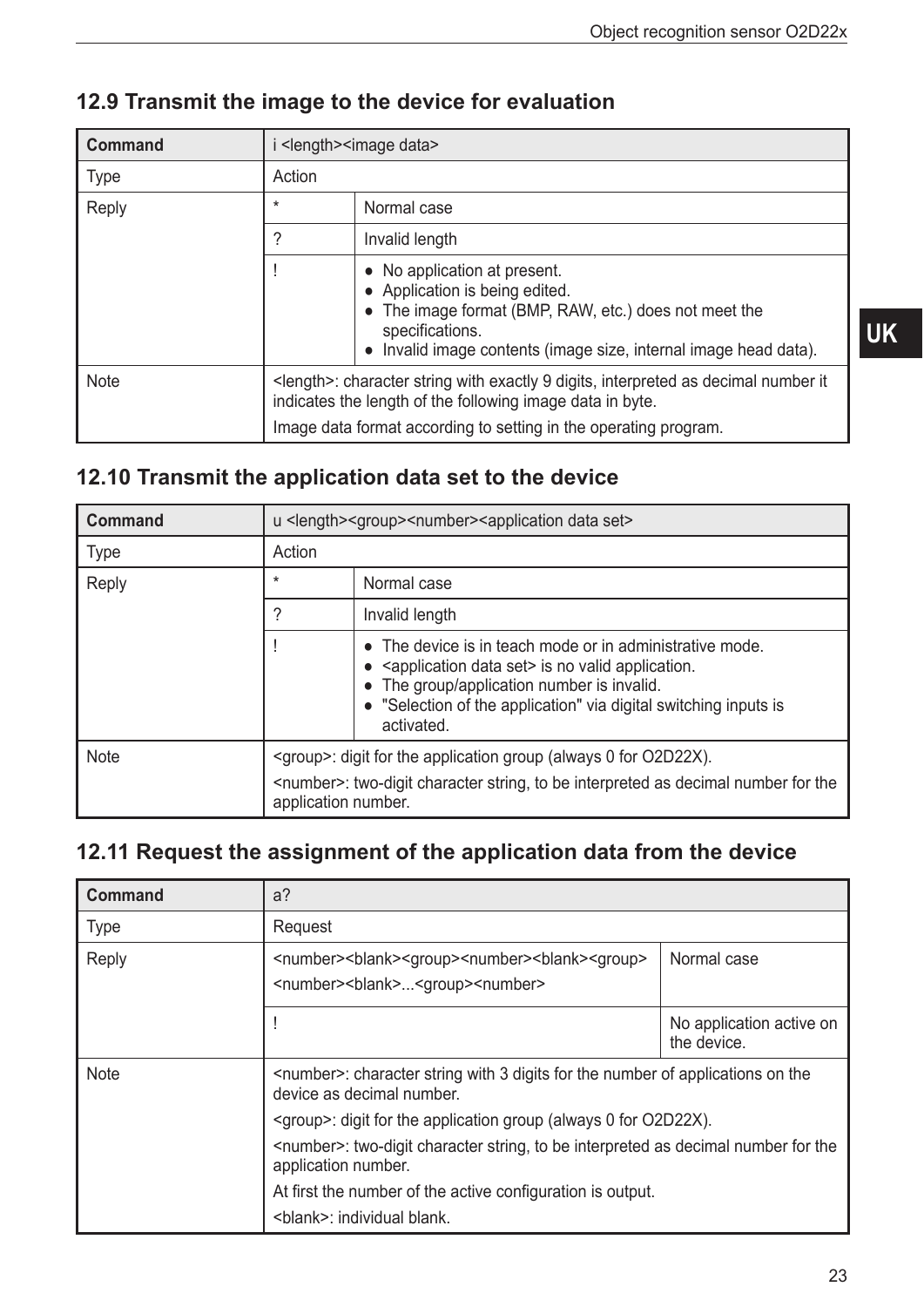### **12.12 Request the statistics from the device**

| <b>Command</b> | $s$ ?                                                                                                                                                                                  |                                         |  |
|----------------|----------------------------------------------------------------------------------------------------------------------------------------------------------------------------------------|-----------------------------------------|--|
| <b>Type</b>    | Request                                                                                                                                                                                |                                         |  |
| Reply          | <total><br/>blank&gt;<good><br/>blank&gt;<br/>&gt;bad&gt;<br/>Normal case</good></total>                                                                                               |                                         |  |
|                |                                                                                                                                                                                        | No application active on<br>the device. |  |
| <b>Note</b>    | <total>: total number of evaluations.<br/><good>: number of "good" evaluations.<br/><br/> shad&gt;: number of "bad" evaluations.<br/><br/> shank&gt;: individual blank.</good></total> |                                         |  |
|                | <total>, <good> and <br/>sad&gt; are always character strings with 10 digits, to be<br/>interpreted as decimal number.</good></total>                                                  |                                         |  |

### **12.13 Request the error code from the device**

| Kommando    | E?                                                                                                                                                               |
|-------------|------------------------------------------------------------------------------------------------------------------------------------------------------------------|
| Type        | Request                                                                                                                                                          |
| Reply       | $<$ code $>$                                                                                                                                                     |
| <b>Note</b> | <code> is the error code, character string with 4 digits, to be interpreted as<br/>decimal number.<br/><math>\rightarrow</math> chapter Error codes 12.21</code> |

### **12.14 Request the last image from the device**

| <b>Command</b> | ?                                                                                                                                                         |                                                                                      |  |
|----------------|-----------------------------------------------------------------------------------------------------------------------------------------------------------|--------------------------------------------------------------------------------------|--|
| <b>Type</b>    | Request                                                                                                                                                   |                                                                                      |  |
| Reply          | <length> <image data=""/></length>                                                                                                                        | Normal case                                                                          |  |
|                |                                                                                                                                                           | • No application at present.<br>• No evaluation carried out.<br>• Sensor is working. |  |
| <b>Note</b>    | <length>: Character string with exactly 9 digits, interpreted as decimal number it<br/>indicates the length of the following image data in byte.</length> |                                                                                      |  |
|                | Image data format according to setting in the operating program.                                                                                          |                                                                                      |  |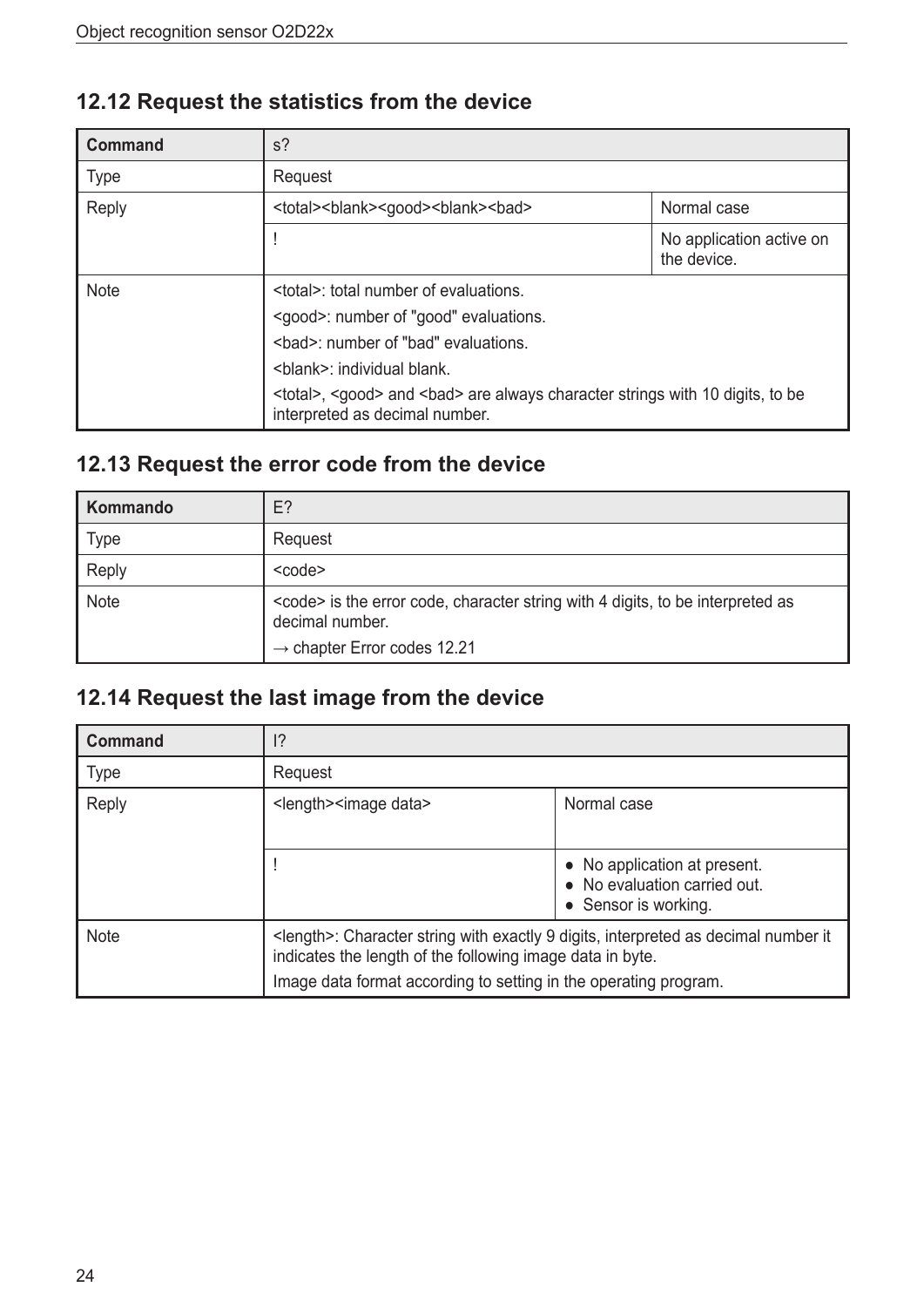| <b>Command</b> | $R$ ?                                                                  |                                                                                              |  |
|----------------|------------------------------------------------------------------------|----------------------------------------------------------------------------------------------|--|
| Type           | Request                                                                |                                                                                              |  |
| Reply          | Message in result format<br>$\rightarrow$ chapter Result message 12.20 | Normal case                                                                                  |  |
|                |                                                                        | • No application at present.<br>• Application is being edited.<br>• No results availabe yet. |  |
| <b>Note</b>    | none                                                                   |                                                                                              |  |

### **12.15 Request the last result from the device**

### **12.16 Release trigger, evaluate the image and result output via process interface if output is active**

| <b>Command</b> | T?                                                                      |                                                                                                                 |  |
|----------------|-------------------------------------------------------------------------|-----------------------------------------------------------------------------------------------------------------|--|
| <b>Type</b>    | Request                                                                 |                                                                                                                 |  |
| Reply          | Message in result format<br>$\rightarrow$ chapter Result message 12.20. | Normal case                                                                                                     |  |
|                |                                                                         | • No application at present.<br>• Application is being edited.<br>• Current trigger mode set not via<br>TCP/IP. |  |
| <b>Note</b>    | Activate the output $\rightarrow$ Enable/disable result output (p1).    |                                                                                                                 |  |

#### **12.17 Request the protocol version**

| <b>Command</b> | V?                                                                         |                                               |
|----------------|----------------------------------------------------------------------------|-----------------------------------------------|
| <b>Type</b>    | Request                                                                    |                                               |
| Reply          | <current><blank><min><br/>&gt;blank&gt;<max></max></min></blank></current> |                                               |
|                | <current></current>                                                        | two-digit decimal number with current version |
|                | <blank></blank>                                                            | blank                                         |
|                | $<$ min $>$                                                                | two-digit decimal number with minimum version |
|                | $<$ max $>$                                                                | two-digit decimal number with maximum version |
| <b>Note</b>    | none                                                                       |                                               |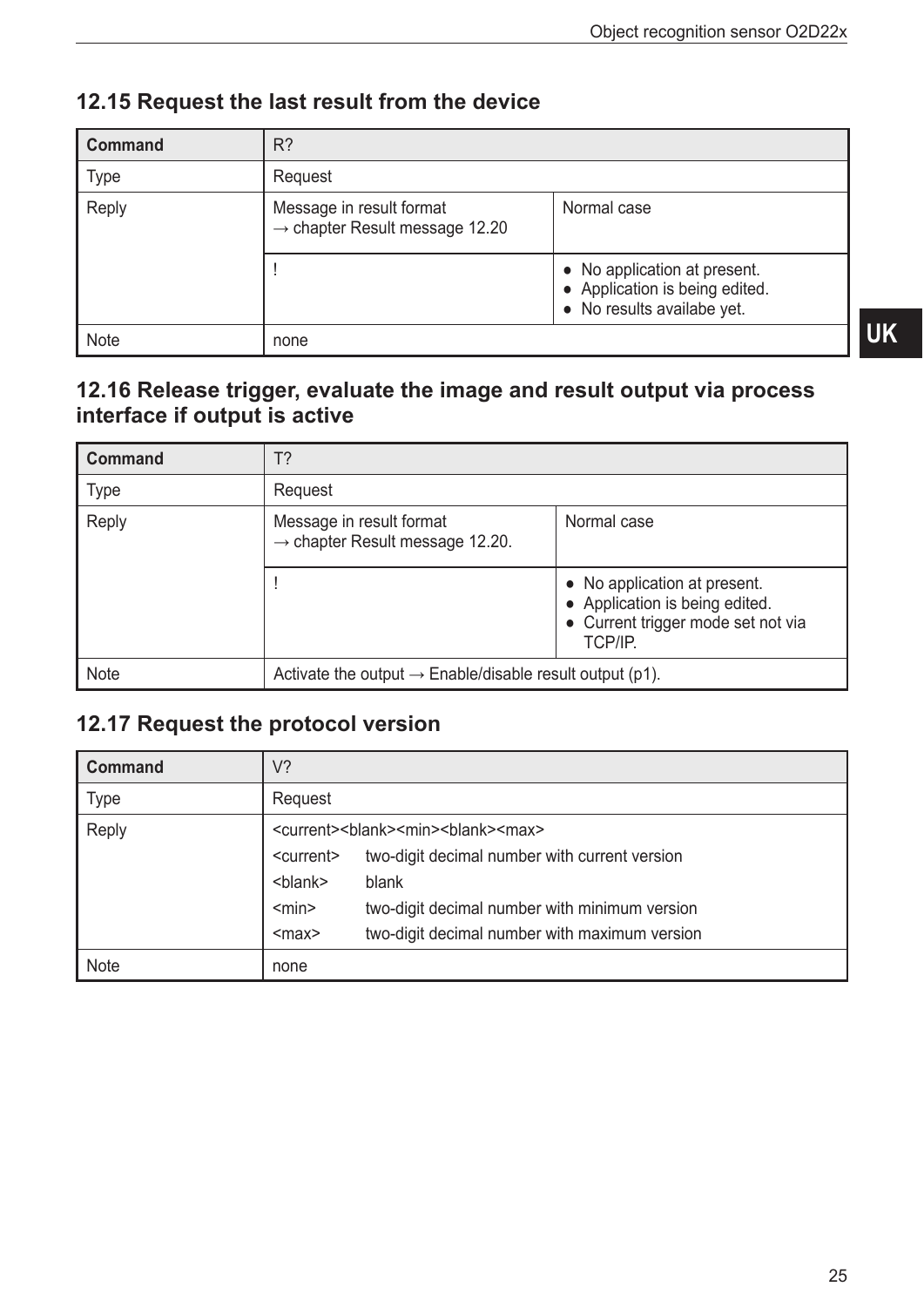# **12.18 Request the device information**

| <b>Command</b> | D?                                                                                                                                                                                                                                          |                                                    |
|----------------|---------------------------------------------------------------------------------------------------------------------------------------------------------------------------------------------------------------------------------------------|----------------------------------------------------|
| <b>Type</b>    | Request                                                                                                                                                                                                                                     |                                                    |
| Reply          | <vendor><t><article><t><name><t><location><t><subnet><t><subnet><t><suateway><t<br>&gt;<mac><t><dhcp><t><port></port></t></dhcp></t></mac></t<br></suateway></t></subnet></t></subnet></t></location></t></name></t></article></t></vendor> |                                                    |
|                | <vendor></vendor>                                                                                                                                                                                                                           | ifm                                                |
|                | <article></article>                                                                                                                                                                                                                         | Article designation and status, e.g. O2D220AC      |
|                | <name></name>                                                                                                                                                                                                                               | Enter the sensor name as in the operating programn |
|                | <location><br/>Enter the sensor location as in the operating program</location>                                                                                                                                                             |                                                    |
|                | IP address of the device<br>kip                                                                                                                                                                                                             |                                                    |
|                | <subnet><br/>Subnet mask of the device</subnet>                                                                                                                                                                                             |                                                    |
|                | Gateway address of the device<br><gateway></gateway>                                                                                                                                                                                        |                                                    |
|                | <mac><br/>MAC address of the device</mac>                                                                                                                                                                                                   |                                                    |
|                | <dhcp><br/>0 if DHCP is disabled, 1 if DHCP is enabled</dhcp>                                                                                                                                                                               |                                                    |
|                | <t></t>                                                                                                                                                                                                                                     | Tabulator character                                |
|                | <port></port>                                                                                                                                                                                                                               | XML-RPC port number                                |
| <b>Note</b>    | none                                                                                                                                                                                                                                        |                                                    |

# **12.19 Request the last "bad" image from the device**

| <b>Command</b> | F?                                 |                                                                                                              |  |
|----------------|------------------------------------|--------------------------------------------------------------------------------------------------------------|--|
| <b>Type</b>    | Request                            |                                                                                                              |  |
| Reply          | <length> <image data=""/></length> | Normal case                                                                                                  |  |
|                |                                    | • No application at present.<br>• No evaluation carried out or no<br>error occurred.<br>• Sensor is working. |  |
| <b>Note</b>    | none                               |                                                                                                              |  |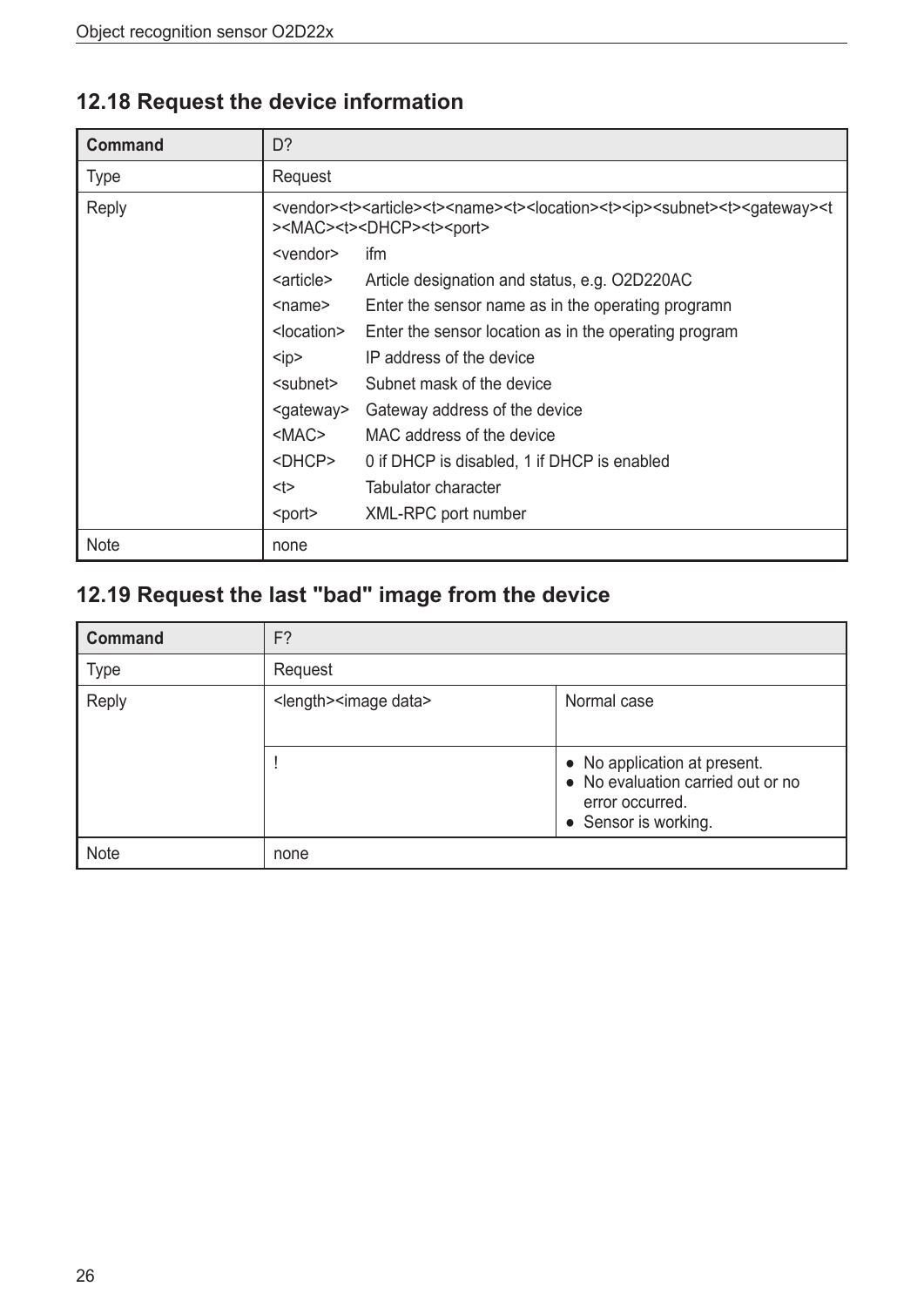### **12.20 Result message**

An evaluation result is transmitted in the following format:

<start><result><sc><match><sc><instances><sc>[<model info>] [<sc><image info>]<stop>

| <start></start>            |                                 | start string according to setting in the operating program.                                                                |  |  |
|----------------------------|---------------------------------|----------------------------------------------------------------------------------------------------------------------------|--|--|
| $<$ sc $>$                 |                                 | separator according to setting in the operating program.                                                                   |  |  |
| <stop></stop>              |                                 | stop string according to setting in the operating program.                                                                 |  |  |
| <result></result>          |                                 | total result, either 'PASS' or 'FAIL' string.                                                                              |  |  |
| <match></match>            | '089.5' for 89.5% match.        | overall match quality, in the format <digit><digit><digit>.<digit>, for example</digit></digit></digit></digit>            |  |  |
| <instances></instances>    | (instances).                    | character string with 3 digits (decimal number) for the number of objects found                                            |  |  |
| [ <model info="">]</model> | Format                          | optional detailed information, only if object detail output has been enabled in the<br>operating program.                  |  |  |
|                            |                                 | <x><sc><y><sc><r>&gt;<rot><sc><match quality=""><sc><model index=""></model></sc></match></sc></rot></r></sc></y></sc></x> |  |  |
|                            | $<\!\!\times\!\!>$              | character string with 4 digits, decimal number for X position of<br>the object (in pixels); zero point left.               |  |  |
|                            | < y >                           | character string with 4 digits, decimal number for Y position of<br>the object (in pixels); zero point top.                |  |  |
|                            | $<$ rot $>$                     | character string with six characters for the orientation of the<br>object e.g. +179.0 or -001.3.                           |  |  |
|                            | <match_quality></match_quality> | match quality, in the format                                                                                               |  |  |
|                            |                                 | <digit><digit><digit>.<digit>.<digit>, for example '089.5' for 89.5%<br/>match.</digit></digit></digit></digit></digit>    |  |  |
|                            | <model_index></model_index>     | two-digit model number.                                                                                                    |  |  |
| [ <image info=""/> ]       | been enabled.<br>Format:        | optional image information only if image output in the operating program has                                               |  |  |
|                            |                                 | <format><sc><length><sc><image data=""/></sc></length></sc></format>                                                       |  |  |
|                            | <format></format>               | 'RAW', 'JPG' or 'BMP' according to the setting of the image<br>format in the operating program.                            |  |  |
|                            | <length></length>               | 9-digit decimal number for the quantity of image data in<br>bytes.                                                         |  |  |
|                            | <image data=""/>                | image data in the given format.                                                                                            |  |  |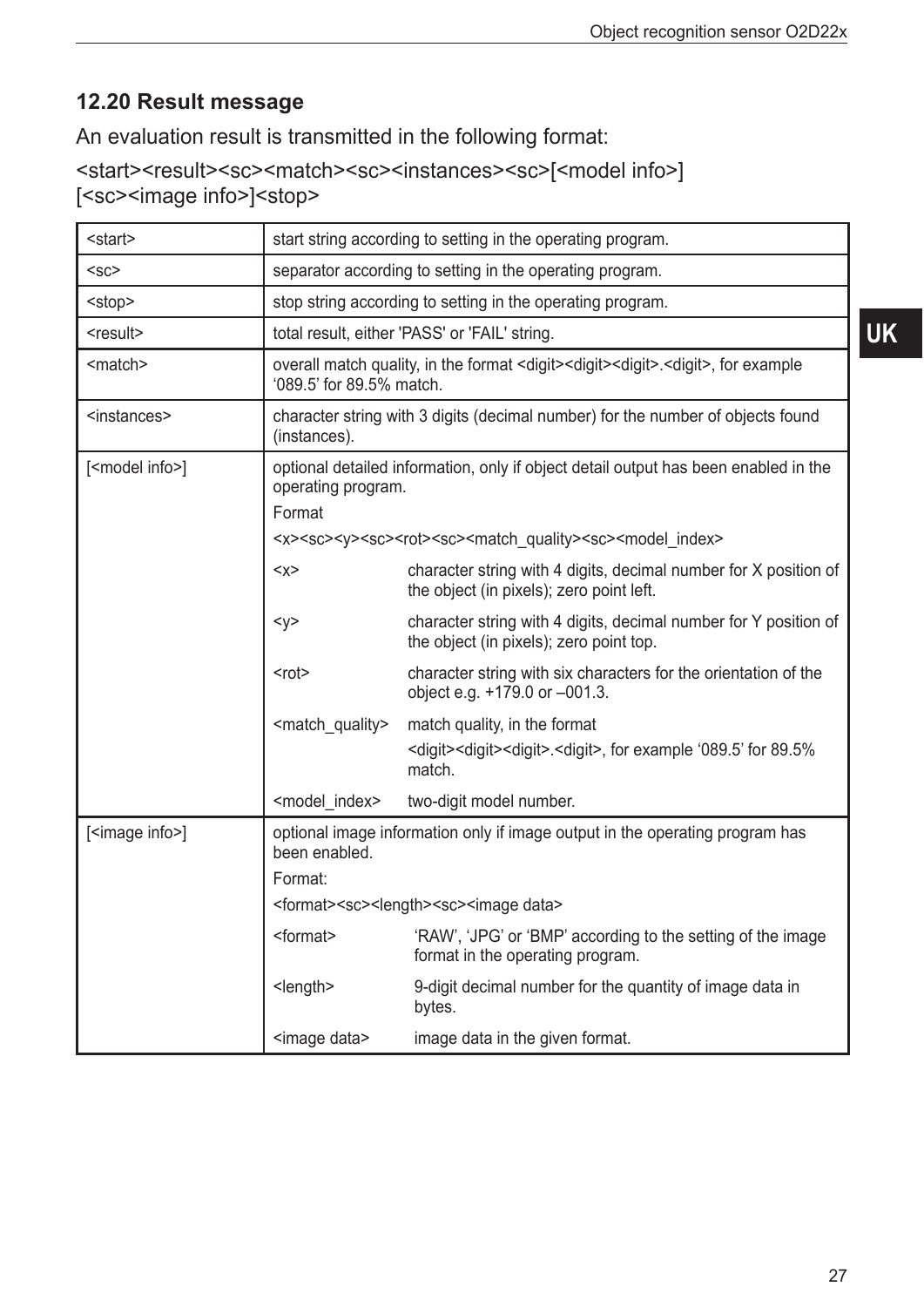### **12.21 Error codes from the device**

| <b>Definition</b>     | <b>SENSOR_NO_ERRORS</b> |
|-----------------------|-------------------------|
| Numeric value         |                         |
| Description           | No errors               |
| Solution / Workaround | -                       |

| <b>Definition</b>     | SENSOR NO ACTIVE CONFIG                                                                                |
|-----------------------|--------------------------------------------------------------------------------------------------------|
| Numeric value         | 0100                                                                                                   |
| Description           | No application is currently loaded in the sensor.                                                      |
| Solution / Workaround | Some commands require a running application to be loaded. If this is not the<br>case, an error occurs. |

| Definition            | <b>SENSOR INVALID PARM</b>                                                        |
|-----------------------|-----------------------------------------------------------------------------------|
| Numeric value         | 0105                                                                              |
| Description           | Invalid input parameter                                                           |
| Solution / Workaround | Read the command documentation to send the required information to the<br>sensor. |

| <b>Definition</b>     | SENSOR_INVALID_STATE                                                                   |
|-----------------------|----------------------------------------------------------------------------------------|
| Numeric value         | 0108                                                                                   |
| Description           | The sensor is in an operation mode which does not permit the execution of<br>commands. |
| Solution / Workaround | Check the command documentation to see when the command can be<br>executed.            |

| Definition            | <b>SENSOR ERR NO MEM</b> |
|-----------------------|--------------------------|
| Numeric value         | 0110                     |
| Description           | Fatal internal error.    |
| Solution / Workaround | Reboot the sensor.       |

| Definition            | SENSOR_CONFIG_NOT_FOUND                                                                                                |
|-----------------------|------------------------------------------------------------------------------------------------------------------------|
| Numeric value         | 0902                                                                                                                   |
| Description           | Application to be activated not found.                                                                                 |
| Solution / Workaround | Check whether the application number is correct. Check also if the application<br>can be edited using the PC Software. |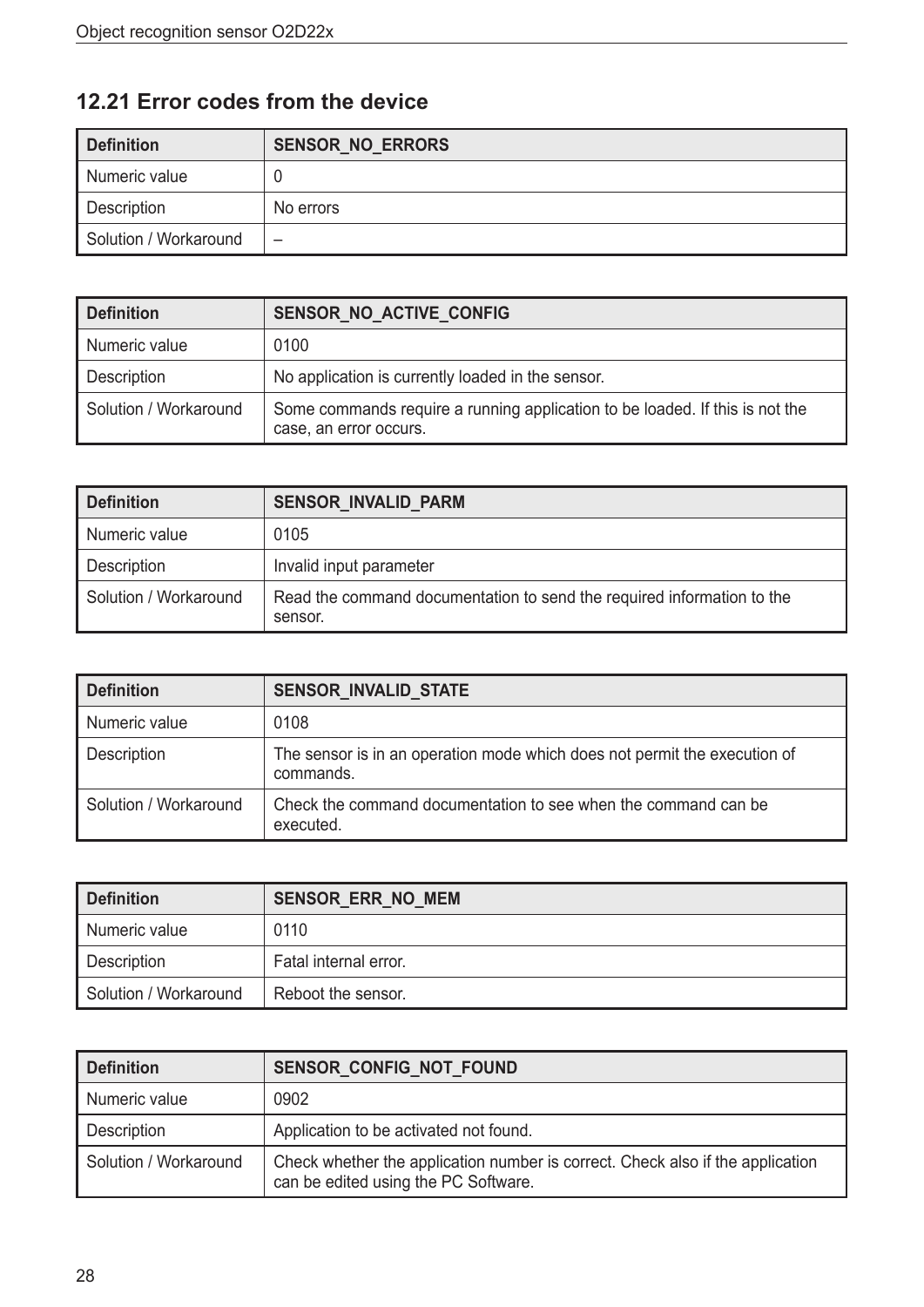| Definition            | SENSOR_INVALID_TRIGGER_MODE                                                                    |
|-----------------------|------------------------------------------------------------------------------------------------|
| Numeric value         | 1000                                                                                           |
| Description           | It is not possible to trigger the sensor because trigger function via TCP/IP is not<br>active. |
| Solution / Workaround | Review the sensor configuration to change the sensor trigger mode.                             |

| <b>Definition</b>     | SENSOR OBJECT IMAGE INVALID                                                                                                                                                                                                    |
|-----------------------|--------------------------------------------------------------------------------------------------------------------------------------------------------------------------------------------------------------------------------|
| Numeric value         | 1300                                                                                                                                                                                                                           |
| Description           | Internal fault during the image transmission from / to the sensor.                                                                                                                                                             |
| Solution / Workaround | Check which is the required image format and if all parameters for the results via<br>TCP/IP are correct. In case of a problem during the transmission of information,<br>check whether the information to be sent is correct. |

| <b>Definition</b>     | SENSOR RESULT_ID_NOT_AVAILABLE                                                     |
|-----------------------|------------------------------------------------------------------------------------|
| Numeric value         | 1600                                                                               |
| Description           | The user tries to obtain a result although no results are available in the sensor. |
| Solution / Workaround |                                                                                    |

| Definition            | <b>SENSOR CURRENTLY DECODING</b>                                         |
|-----------------------|--------------------------------------------------------------------------|
| Numeric value         | 1601                                                                     |
| Description           | The command cannot be executed because the sensor is currently decoding. |
| Solution / Workaround | Try to execute the command again.                                        |

| Definition            | SENSOR IMAGE FORMAT MISSMATCH                                                                                                         |
|-----------------------|---------------------------------------------------------------------------------------------------------------------------------------|
| Numeric value         | 1602                                                                                                                                  |
| Description           | An image is uploaded to the sensor for evaluation. The format detected does not<br>match that of the currently activated application. |
| Solution / Workaround | Edit the running application to check which is the required image format.                                                             |

| Definition            | SENSOR CONFIG SWITCHING ACTIVE                                                                                          |
|-----------------------|-------------------------------------------------------------------------------------------------------------------------|
| Numeric value         | 1603                                                                                                                    |
| Description           | It is not possible to upload an application to the sensor if the external selection<br>of the application is activated. |
| Solution / Workaround | Use the PC Software to deactivate the external selection of the application.                                            |